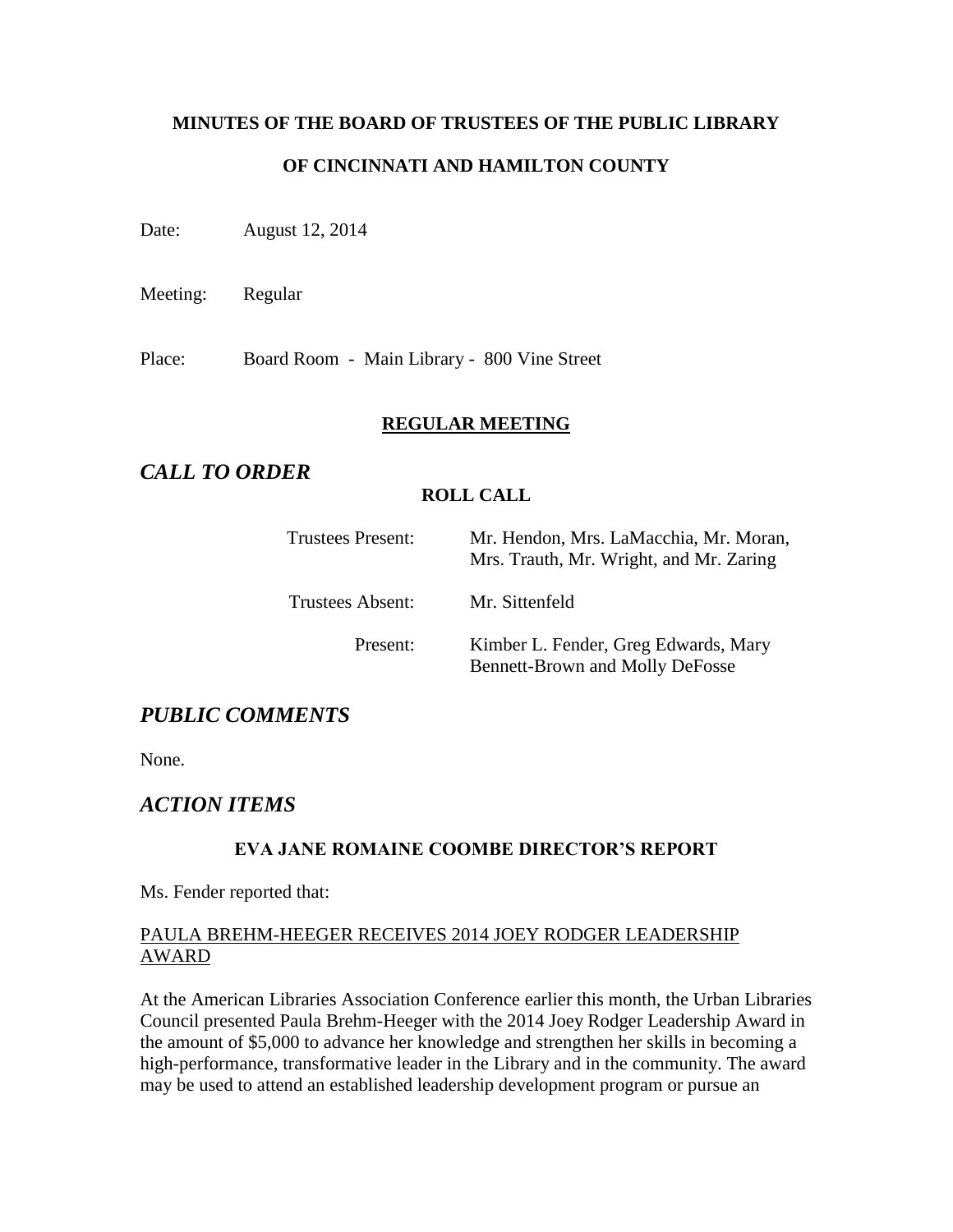individualized program that involves working with a leadership development expert/mentor. Congratulations Paula!

# STRATEGIC PLAN UPDATE

For the past several months, Library Administration has been working on identifying new initiatives for 2014-15 for the Library's Strategic Plan. Because there are already a number of significant initiatives underway, most notably the building projects, considerable time was spent selecting only a few initiatives for this update. The following is the updated plan listing the new initiatives to be undertaken:

### **2014 Strategic Plan**

# **Objective The Library will achieve financial security by:**

Goals

Increasing loyal customers in the short-term Solidifying the lifetime customer base Reducing costs by embracing digital service delivery Sustaining existing funding streams

### **Strategies**

- Work effectively to increase State funding
- Consider seeking additional local funding if State funding is not restored
- Work with Friends, Foundation and ATLA to increase funding contributions
- Investigate a change in how credit card payments are handled
- Sell selected collection items, artwork not displayed and logo items

# **Objective**

# **The Library will advance the use of digital content by:**

#### Goals

Expanding the digital collection in all formats Incorporating digital content into all Library initiatives Introducing new technologies to our community

#### **Strategies**

- Continue to pursue access to all content
- Implement a digital borrower's service
- Increase digital outreach services
- Add electric/charging bars to facilities
- Use technology in programming/adding A/V capabilities to all locations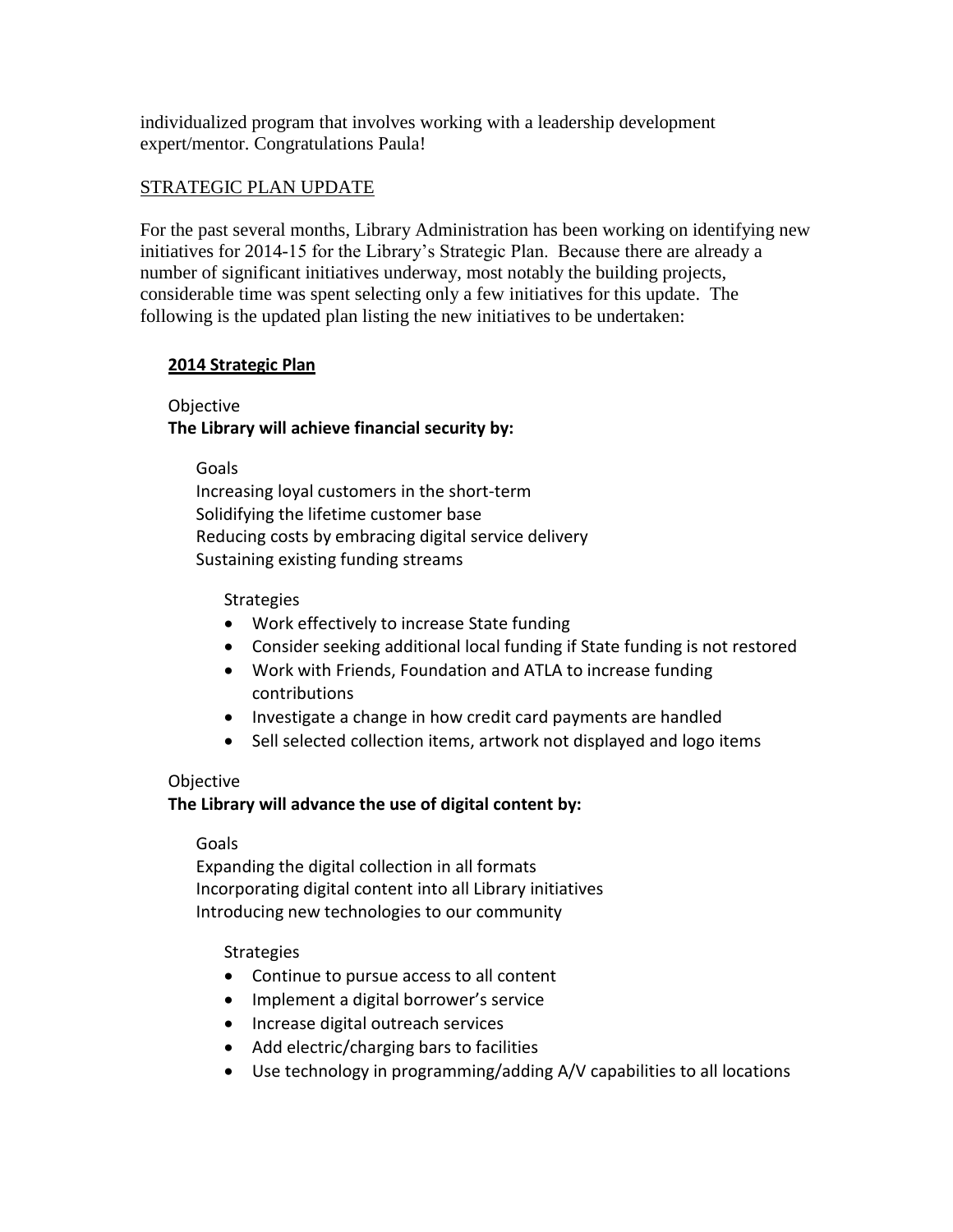### Objective

### **The Library will excel in customer service by:**

### Goals

Making the Library convenient to use Exceeding customer expectations Providing a welcoming environment for all Library customers

#### **Strategies**

- Implement self-service check-in
- Offer some level of library service 24 x 7
- Implement the mobile service model systemwide
- Offer the best wifi in Cincinnati
- Become a top workplace in Cincinnati

### Objective

# **The Library will become the first choice for information by:**

#### Goals

Providing a comprehensive collection of resources accessible in multiple formats Offering alternative means for staff to assist customers Establishing our credentials as information experts

#### Strategies

- Increasing awareness of services by digital signage; "Learn More" campaign
- Making Library facilities accessible to all; completing building projects underway
- Utilizing Savannah, our customer relationship software, to reach our customers
- Redesigning the web page
- Fully utilizing all available library space

#### Objective

# **The Library will support literacy and lifelong learning by:**

#### Goals

Continuing education during out-of-school time Providing a variety of educational programs for our community Preparing children to succeed in Kindergarten

#### Strategies

- Expanding Adult Learning Centers to more locations
- Providing library cards to 100% of children and teens
- Developing Boomer Brain Camps for adults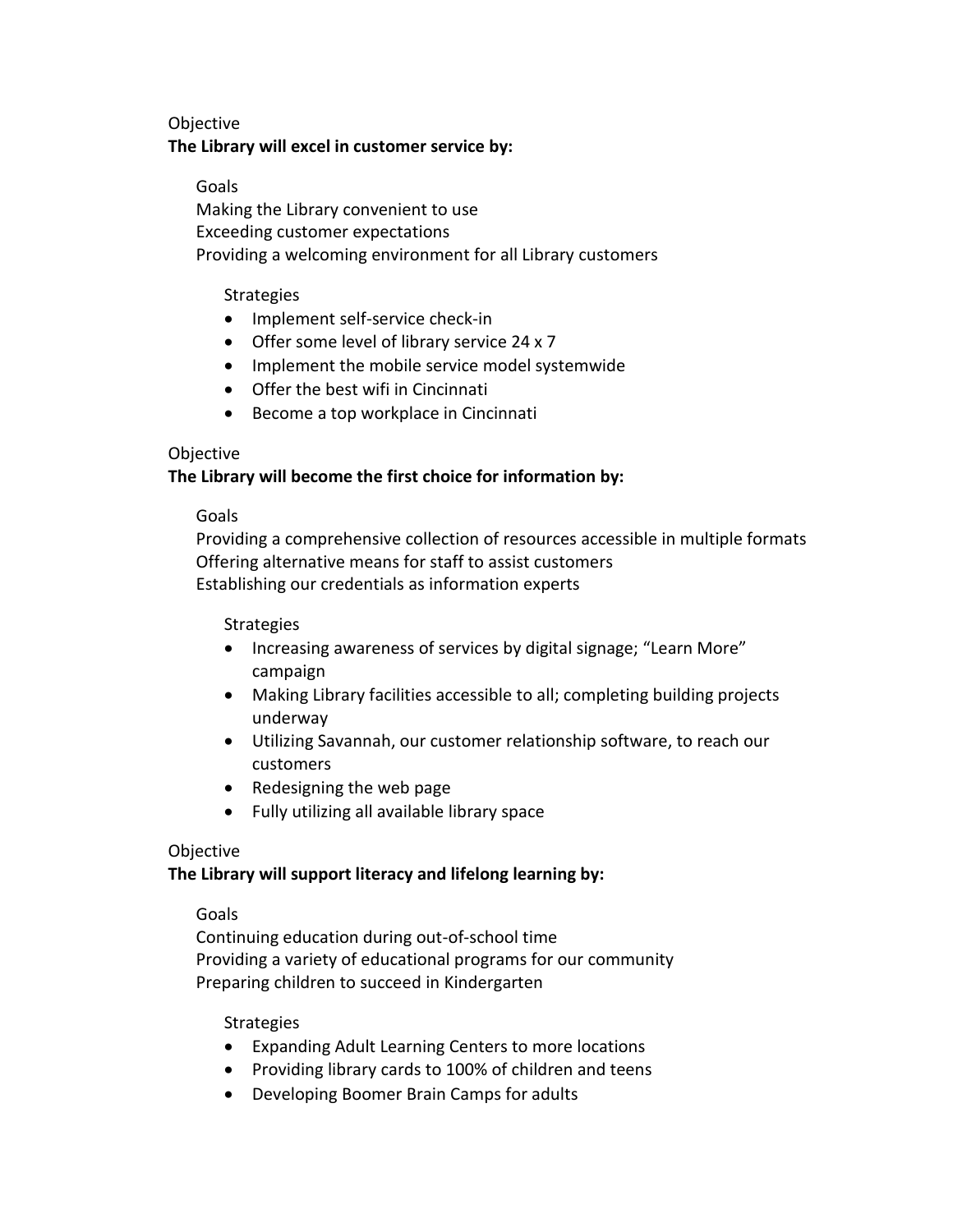- Adding Maker Space/Mobile Maker Space
- Creating a teen volunteer corps

# EBOOKS AS PUBLIC POLICY

For the past 18 months, Ms. Fender has been working with colleague Pat Losinski CEO of the Columbus Metropolitan Library, the Ohio Library Council, and Vorys Advisors to inform Congress about the refusal of the six largest publishers to sell or license ebooks to public libraries. Earlier this year, she reported that there had been some progress and is now pleased to report that Macmillan, the only remaining publisher among those six not selling to public libraries announced on July 29 that they would be making their entire catalog available to public libraries.

This is great news for the readers who rely on public libraries for their access to information. We will continue to pursue a change to the First Sale Doctrine of the Copyright Law to include digital content so that this access is codified and not simply a choice of the publishers.

The Board expressed their appreciation of Ms. Fender's efforts in this area.

# 2013 CIRCULATION RANKINGS

Among libraries included in the Public Library Data Service (PLDS) Statistical Report released in July 2014 our Library continued to rise in the rankings moving to  $6<sup>th</sup>$ ; up from  $7<sup>th</sup>$  in 2012 and  $8<sup>th</sup>$  in 2011. All but two of the libraries ahead of us serve larger populations, in fact our service area is  $48<sup>th</sup>$  largest. Listed below are the top 10 libraries:

| 1. | New York                          | 25,864,673 |
|----|-----------------------------------|------------|
|    | 2. King County                    | 22,004,936 |
| 3. | <b>Multnomah County</b>           | 21,984,923 |
| 4. | Cuyahoga County                   | 19,743,393 |
|    | 5. Brooklyn                       | 17,461,499 |
|    | 6. Cincinnati and Hamilton County | 17,423,851 |
| 7. | Queens                            | 16,723,930 |
|    | 8. Indianapolis-Marion County     | 15,977,141 |
|    | 9. Hennepin County                | 15,742,225 |
|    | 10. Salt Lake County              | 15,469,140 |

The PLDS no longer reports circulation figures for Main libraries so we were unable to determine whether or not our Main Library remains the busiest in the country. Our Library was once again second in the State of Ohio. Of these 10 libraries only two, our Library and Indianapolis saw an increase in use last year. Our use per capita was also  $1<sup>st</sup>$ in the country among libraries serving a population of 800,000 or more at 21.7 items. Looking at libraries serving a population between 750,000 and 850,000 our circulation was the highest in the country.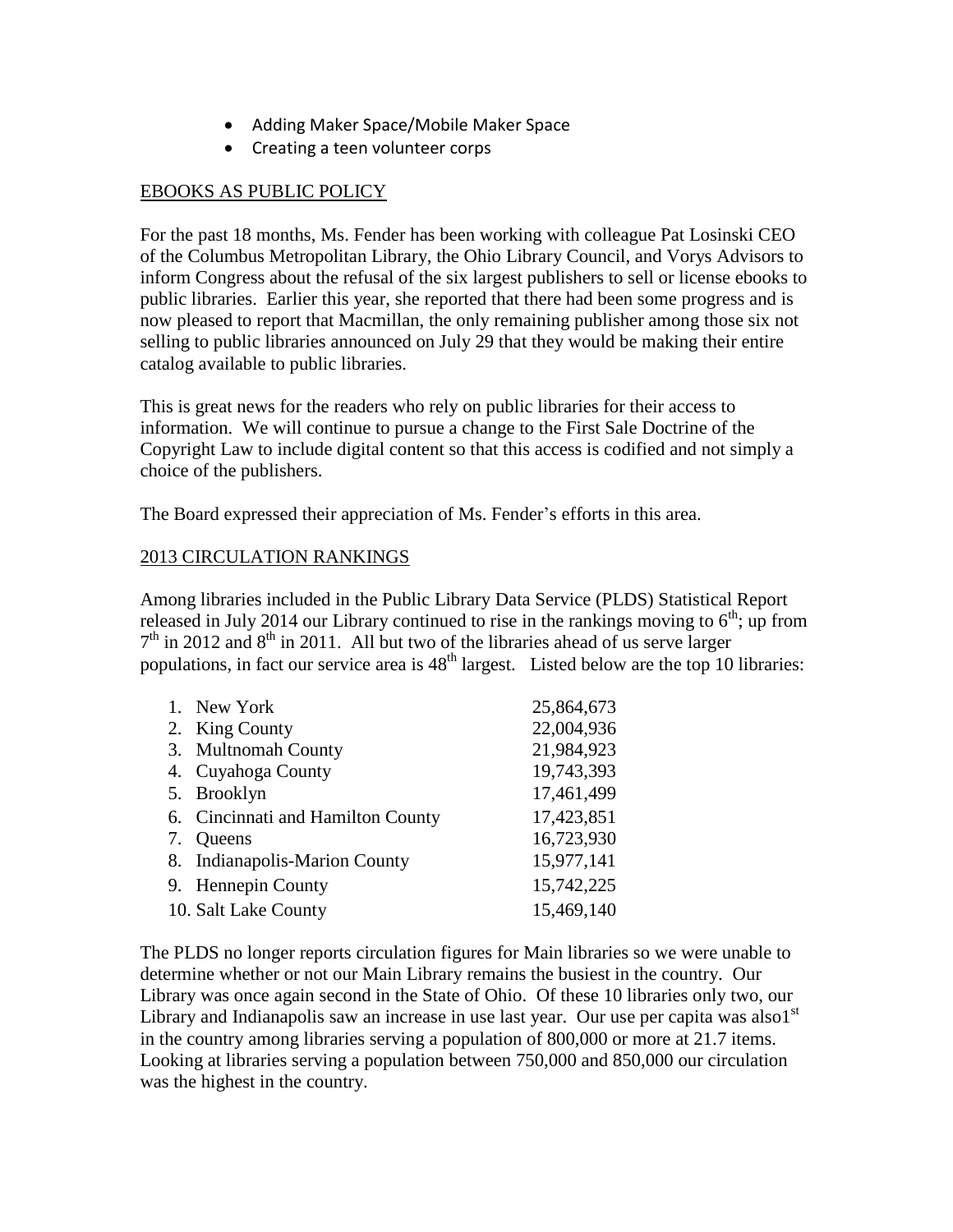There was a brief discussion as to the movement among the leaders and clarification that Multnomah County is in Portland.

#### LIBRARY CLOSING SCHEDULE FOR 2015

Following is the proposed holiday closing schedule for 2015. Employees are paid holiday time for all closed dates with the exception of Easter and the early closing on New Year's Eve, in accordance with the Library's Holiday Policy.

Thursday, January 1 – New Year's Day

Sunday, April 5 – Easter Monday, May 25 – Memorial Day Saturday, July 4 – Independence Day Monday, September 7 – Labor Day Thursday, November 26 – Thanksgiving Day Thursday, December 24 – Christmas Eve Friday, December 25 – Christmas Day Thursday, December 31 – New Year's Eve close at 6:00 p.m. Friday, January 1, 2016 – New Year's Day

#### BOARD MEETING DATES FOR 2015

Tuesday, February 10, 2015 Tuesday, April 14, 2015 Tuesday, June 9, 2015 Tuesday, August 11, 2015 Tuesday, October 13, 2015 Tuesday, December 8, 2015 (Annual and Regular) All meetings begin at 9:15 am at locations to be determined.

# WRITER IN RESIDENCE PROGRAM BEGINS

For the first time the Library will have a writer in residence. Funded through the Library Foundation, the writer in residence will be selected from among local writers through a competitive process. The selected writer will be announced at the Foundation's upcoming donor recognition event. The writer in residence will receive a \$10,000 stipend for the residency and will be expected to make four public appearances as well as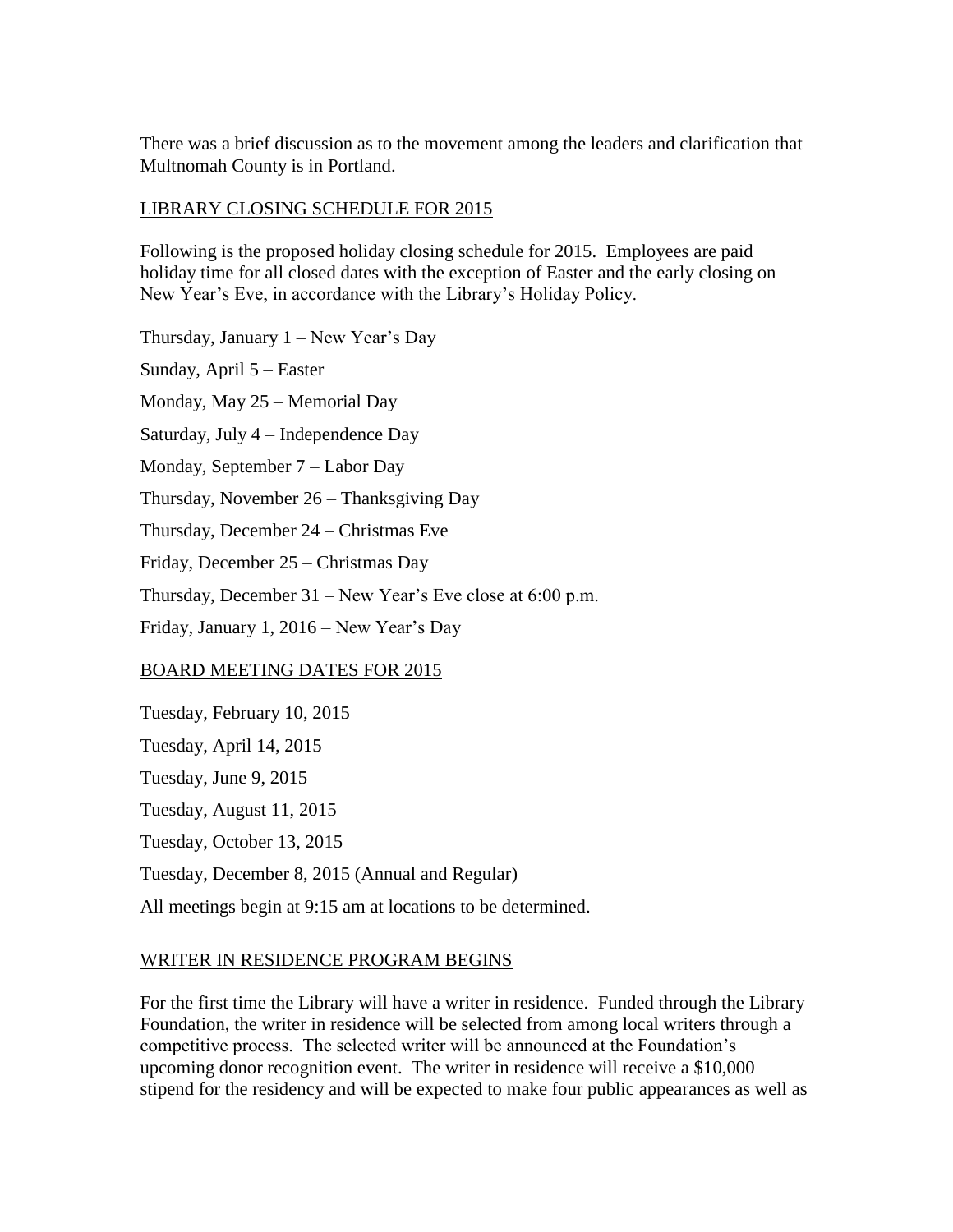conducting a writing workshop. A generous donor is contributing the funds to the Foundation in celebration of her birthday.

# DCI SURVEY

Each year Downtown Cincinnati Inc. (DCI) conducts a downtown perceptions survey and this year DCI has asked the Library to help distribute the survey. DCI would like to reach a more diverse audience and felt the Library would be a good venue to gather responses from downtown visitors since we are the third most visited attraction downtown, after the Horseshoe Casino and the Cincinnati Reds. We plan to have 1 or 2 computers available for people visiting the Main Library to complete the brief survey and include a link on our webpage. The information gathered through this survey is useful in understanding what perceptions of downtown may be keeping visitors away and tracking how those perceptions have changed over time.

# LSTA GRANT APPLICATION

The State Library of Ohio will begin making Library Services and Technology Act (LSTA) grant funds available again specifically for literacy projects. While we do have some details, the grant applications will not become available until August 18 and must be submitted by September 29. The grants require a library to work with a partner organization and also require Board approval. Since the release of the application and submittal dates fall between Board meetings, we are asking the Board to approve our application knowing only that it will focus on literacy, include a partner organization and our funding match will be no more than \$8,000. The Board President does have to sign the application so Mr. Wright will have the opportunity to review the project before the application is submitted.

# LIBRARY FOUNDATION

The Foundation Board held its quarterly meeting on July 22. At that meeting the Board approved the Fiscal Year 15 budget including \$300,000 in Library support. It was reported that:

- The Foundation's endowment fund has reached \$3.79 million.
- Through grants, bequests, annual fund contributions and other gifts the Foundation raised more than \$822,000 in Fiscal Year 2014, ended June 30, 2014, including a bequest of more than \$476,000 from the estate of Bernice Robin. A one sheet summary of fund raising for the Fiscal Year was distributed.



**Thanks to the generous support of our donors, The Library Foundation in fiscal year July 1, 2013 – June 30, 2014 was able to accomplish the following:**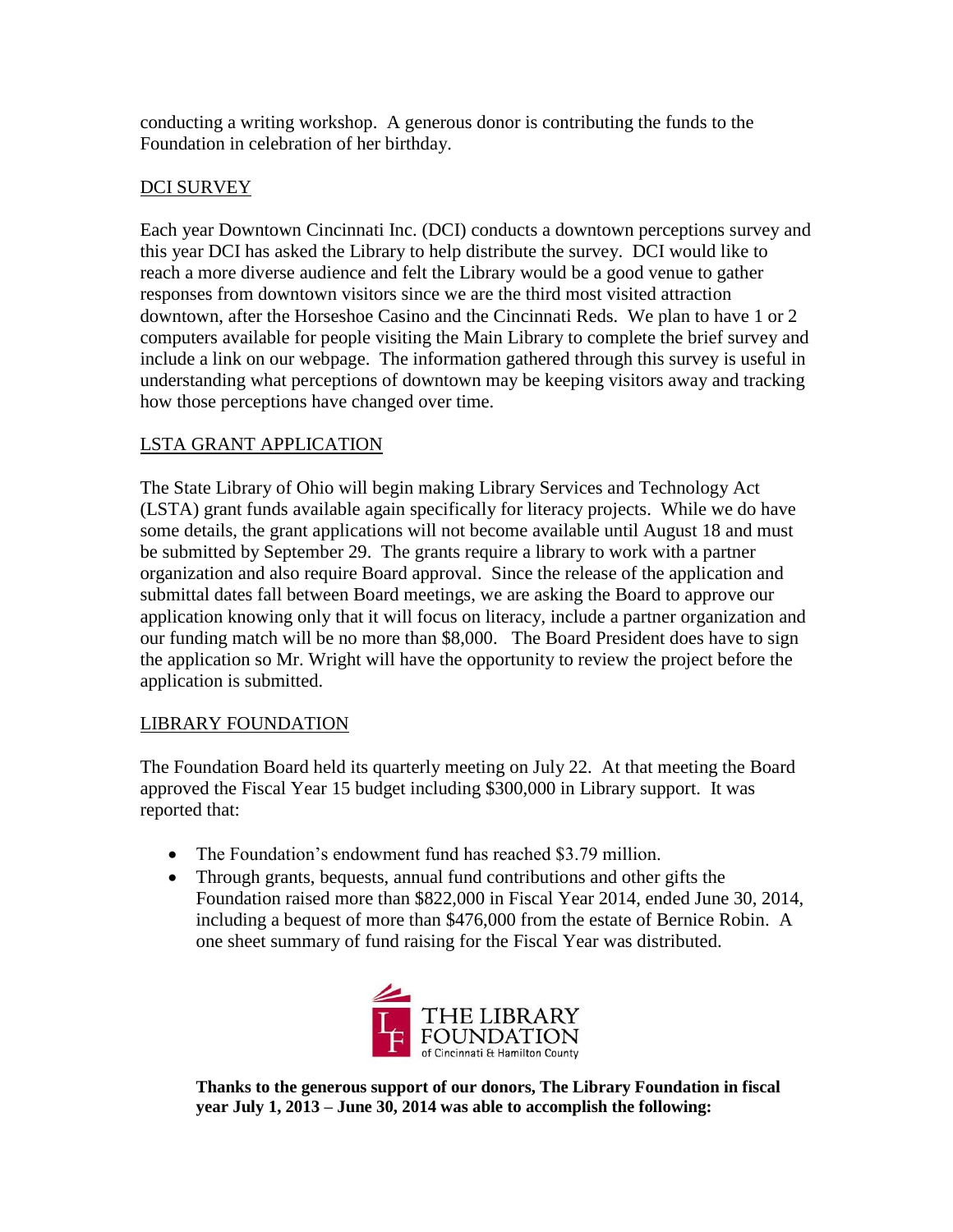#### **The Library Foundation Endowment grew to \$3,796,573 !**

#### **The Foundation raised over \$ 822,410 to help financially support the library's many outstanding programs & fantastic staff.**

- \$840 for support of the staff during Library Appreciation week and Staff Reds game event raised \$2,500
- \$1,000 gift for Caldecott books from the Sweeney fund
- Funding of \$2050 was disbursed for the new Clifton branch
- Jessica Fellowes author luncheon raised \$2,920
- Over \$2750 was raised through the Befriend a Branch program
- \$3,100 were donated in memory or tribute of loved ones
- \$4,479 was donated through the Pet Memorial and Honor with Books programs
- Kroger community rewards campaign involvement raised \$4320
- Memorials gifts of over \$13,125 for Mr. Charles Lindberg were received and will fund 10 high school online scholarships
- \$5,000 was paid to support Books by the Banks
- \$20,383 was expended for the Library Levy campaign
- \$25,000 grant from the Ohio Valley Foundation to purchase 8 Early Literacy Stations
- Over \$124,000 was raised to support the Summer Learning program: Duke Energy Foundation, Kroger, Newman's Own Foundation, PNC Bank Foundation, Wing Eye Care, Western & Southern Foundation, Sam's Club, Juvenile Ct. Adv. Committee and the Dollar General Literacy Foundation all sponsored the program and provided the grand prizes for the 4 age categories for all 41 branches for the program and staff prizes. 7 Summer Camp Reading camps were supported by an anonymous donor.
- FINRA grant of \$23,141 was received to support teen financial programs
- \$40,000 was contributed for the naming of the William Hueneke Homework **Center**
- General support funding of \$ 42,643 was given to the Library for program
- The Annual Fund campaign raised \$108,000 thanks to staff and individuals
- Torch Society planned gift was received for the Endowment of \$476,763

#### **Please consider making a donation to the Library Foundation this year – every dollar does make a difference and its tax deductible!**

#### **Thank you for supporting the Library and Foundation! www.cincinnatilibraryfoundation.org**

The Foundation's annual donor recognition event will be held in late September.

#### FRIENDS OF THE PUBLIC LIBRARY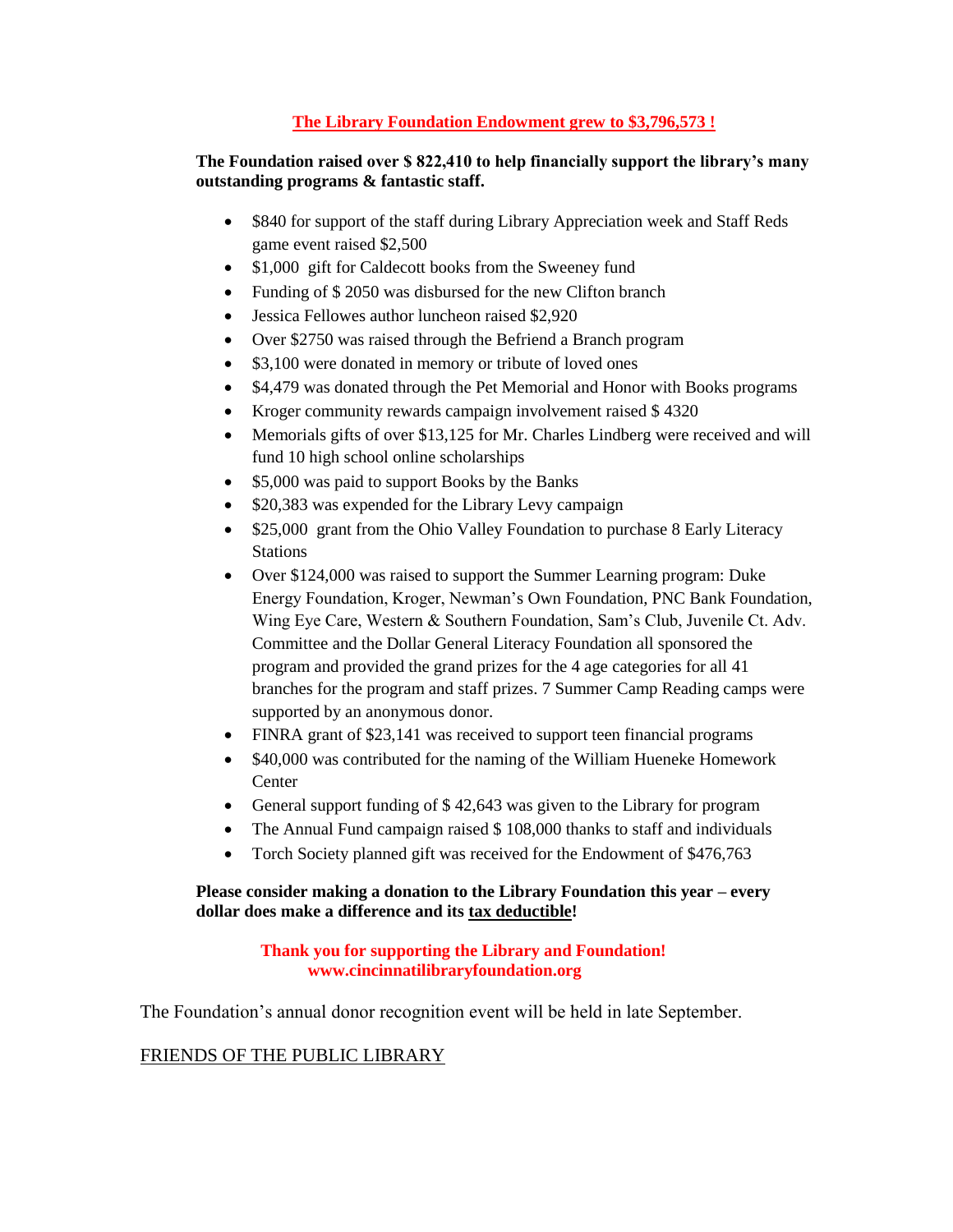The Friends Board of Directors held its' quarterly meeting July 25. The Board accepted Mary Lu Aft's resignation as secretary of the Board and appointed Mike Kesloskey to secretary. Friends President Jay DeWitt announced the resignation of Friends Director Abby Moran. The Board approved Charlie Powers to complete her term. Mr. Powers also Chairs the Foundation Board.

The Friends received three grants in their first fiscal quarter, all for support of the Summer Learning Program. The Dater Foundation has donated \$10,000, the H.B., E.W and F. R. Luther Charitable Foundation has donated \$15,000 and the Junior Woman's Club of Wyoming donated \$525 specifically for the Wyoming Branch.

For this first quarter of the fiscal year, the Friends supported 771 programs serving 48,080 customers (figure includes Summer Learning Program participants and Summer Food Service participants) and \$83,727.94 were spent on presenters and program supplies, including prizes and books for the Summer Learning Program and supplies for the Summer Food Service Program.

The next book sales will be at the Friends Warehouse, August 14-17 and the Corryville Branch September 18-20.

# ANDERSON TOWNSHIP LIBRARY ASSOCIATION

The Anderson Township Library Association (ATLA) held its June sale June 27-29, grossing \$36,653, a slight decrease from 2013. ATLA also met on July 16. No action impacting Library support was taken at the meeting.

# PUBLIC RECORDS REQUEST

We received an email from Nate Livingston regarding the sale of the former Bond Hill Branch property to Christopher Smitherman. Mr. Livingston's email indicated that he thought the property had been given to Mr. Smitherman, not sold. He requested communications between the Library and Mr. Smitherman, property appraisals, communications regarding the decision to transfer the property, records showing Hamilton County review and approval of the property transfer, and campaign finance reports from the 2009 levy campaign detailing contributors and expenditures. The Library did not have records showing County approval of the transfer which is not required for Library-owned property nor do we have any records of campaign contributions. All other records, including a copy of the check in the amount of \$55,000 for the purchase of the property, were promptly provided via email.

Mr. Moran moved that the Board approve the report as filed. Mr. Zaring seconded.

Voting for the motion: Mr. Moran, Mrs. Trauth, Mr. Zaring, Mrs. LaMacchia, Mr. Hendon, and Mr. Wright…6 ayes. The motion carried. **(14-2014)**.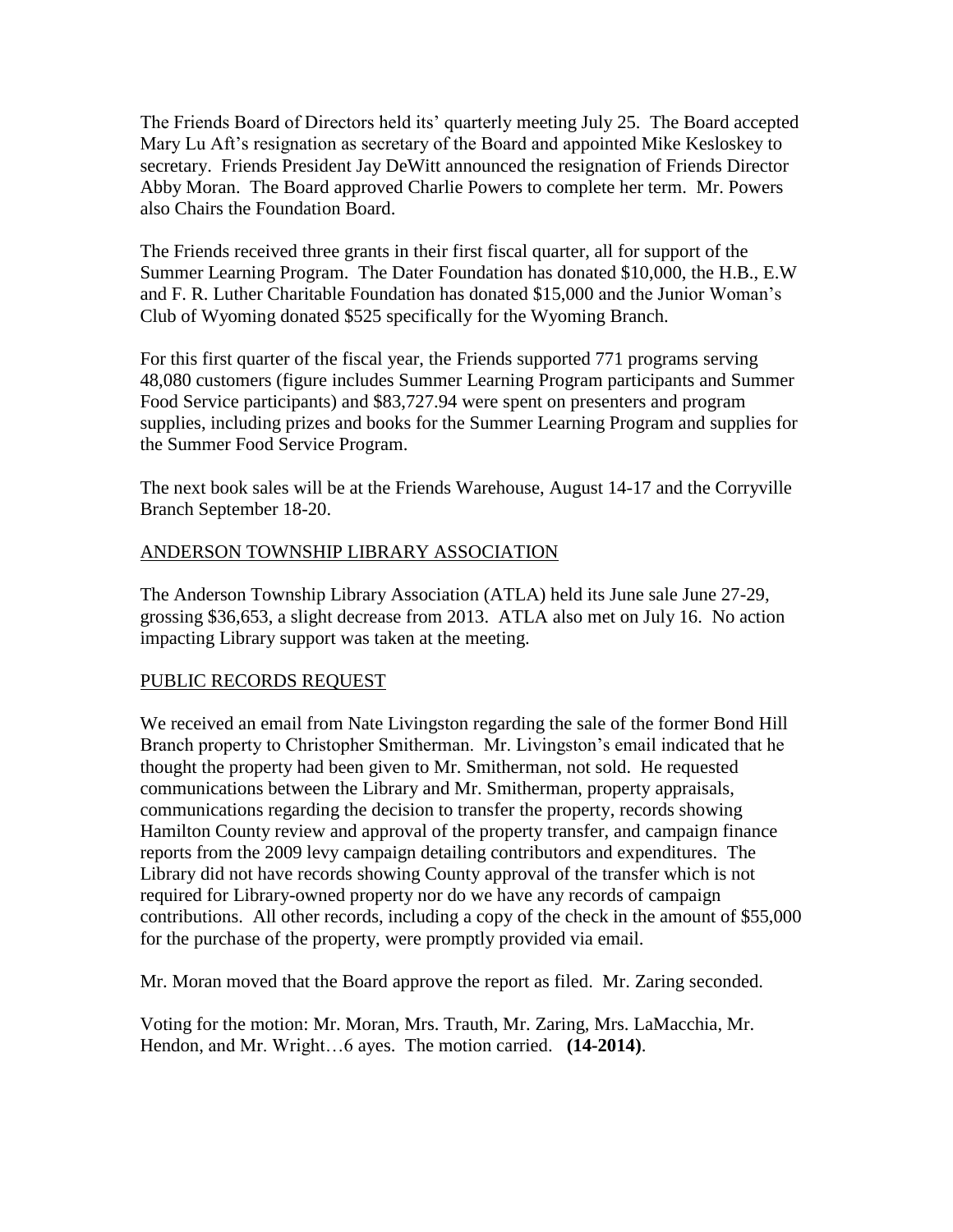### **FINANCE & AUDIT COMMITTEE REPORT**

Mr. Zaring reported:

### REVISION OF THE 2014 ANNUAL APPROPRIATIONS

Authorization is requested to revise *appropriations* as follows:

# *Library Programs Fund* Supplies - decrease by  $$ (10,000.00)$ Purchased and Contracted Services - increase by \$ 10,000.00 *Net change* \$

The revision is to account for planned programs for the remainder of the year.

Mr. Zaring moved that the Board approve the report as filed. Mrs. LaMacchia seconded.

Voting for the motion: Mr. Moran, Mrs. Trauth, Mr. Zaring, Mrs. LaMacchia, Mr. Hendon, and Mr. Wright…6 ayes. The motion carried. **(15-2014)**.

#### **LIBRARY OPERATIONS – FACILITIES COMMITTEE REPORT**

Mr. Hendon reported that:

It is the recommendation of the Committee that the Board take the following action:

#### WESTWOOD HOUSE

Bring suit against Antoine Nichols for specific performance due to his failure to complete the purchase of the Library-owned house on Montana Avenue.

#### DUKE ENERGY EASEMENT

Approve the easement with Duke Energy to bring electric and telecommunication lines on the St. Bernard Branch building site.

#### CINCY BIKE SHARE STATION

Approve entering into an agreement with the City of Cincinnati to place a Bike Share station on Main Library property at the corner of  $8<sup>th</sup>$  & Vine.

#### CHANGE ORDERS

The following change orders were submitted for confirmation: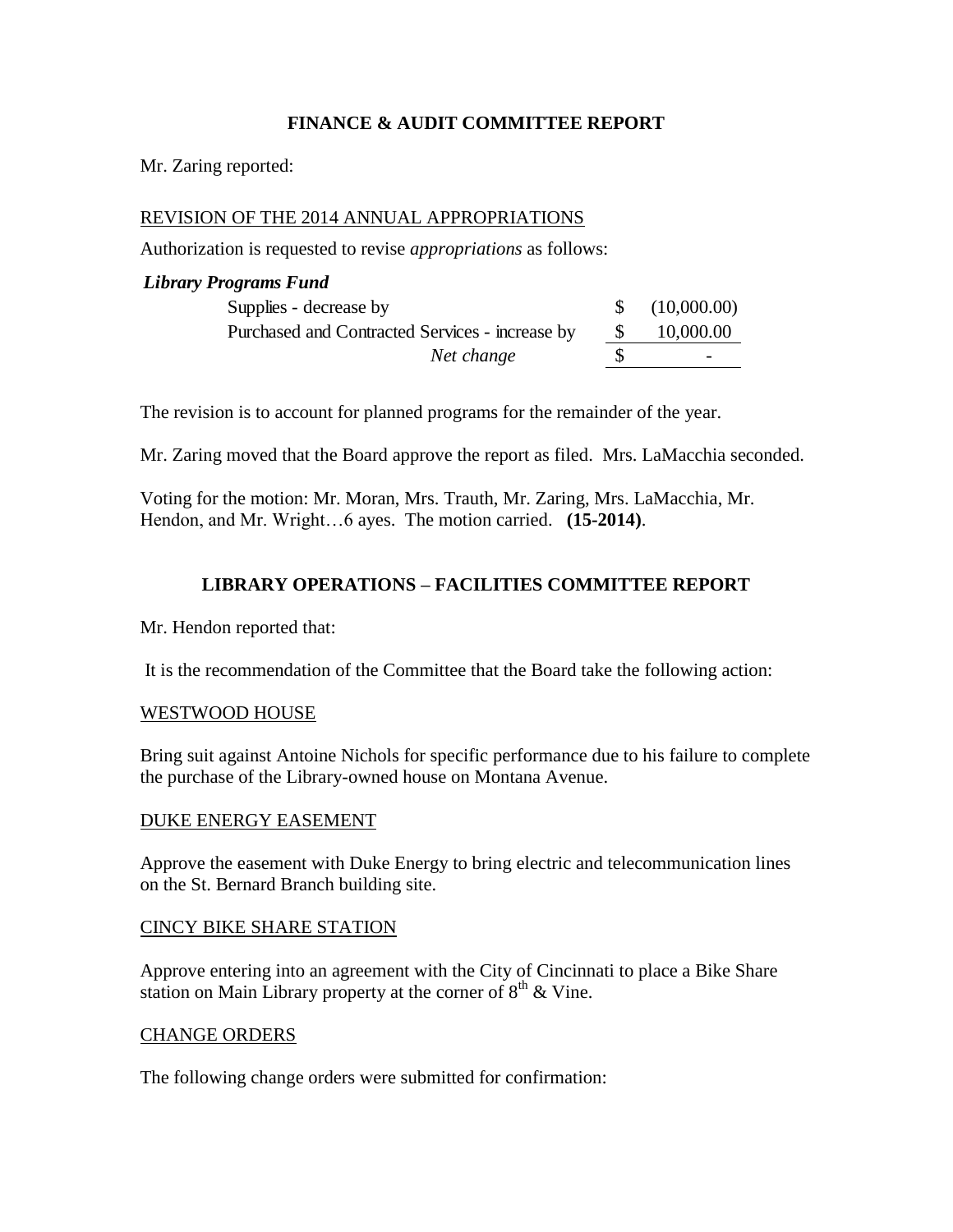#### *Clifton*

Change Order No. 1 in the amount of \$9,849.75 to Graybach to remove additional slabs in basement, and remove a second layer of tile and mortar in the solarium.

Change Order No. 2 in the amount of \$1,264.43 to Graybach to add drains, delete concrete perimeter trench in the basement, sump pump in trench and sump pump electric. Delete the removal of the shower tile in the attic, change cast iron pipe under slab to PVC, add a wall to support attic rafters in mechanical attic, and move temporary electric service to allow for demo and footer install.

Change Order No. 3 in the amount of \$3,981.30 to Graybach to add a footer to side entry stair column, add a second footer in boiler room, and repair/rebuild the masonry door opening into the mechanical room.

Change Order No. 4 in the amount of \$6,015.45 to Graybach to replace decaying wood lintel in basement, fur out and drywall stone wall in the staff stairwell, install light above the afterhours lockers, install additional column in basement and move wall outlets to basement floor to leave brick wall exposed.

Change Order No. 5 in the amount of \$34,152.13 to Graybach to sister floor joists together due to existing notches and holes, add steel lintels in several areas, remove existing front porch slab, fill and compact area, pour new slab in porch and solarium, adding rebar, install disconnect switches on the HVAC units, and patch all structural masonry walls.

Ms. Fender reminded the Board that there is one general contractor at Clifton as opposed to multiple trade contractors.

#### *Avondale*

Change Order No. 105 in the amount of \$8,297.00 to Triton Services to revise keystone framing and material above new entry, delete paper towel dispensers, delete concrete sidewalk and curbs on Mann Pl., add a subfloor in Adult Reading room, repair of plaster ceiling in work room, replace the sidewalk along Reading Rd., and install a concrete slab for bike rack.

Change Order No. 404 in the amount of \$880.00 to United Electric, Inc., to add an emergency egress light over the exterior door in the meeting room.

The Committee received the following information reports:

#### PROJECT UPDATES

#### *Avondale*

Work continues on the punch list with a target completion of mid-August.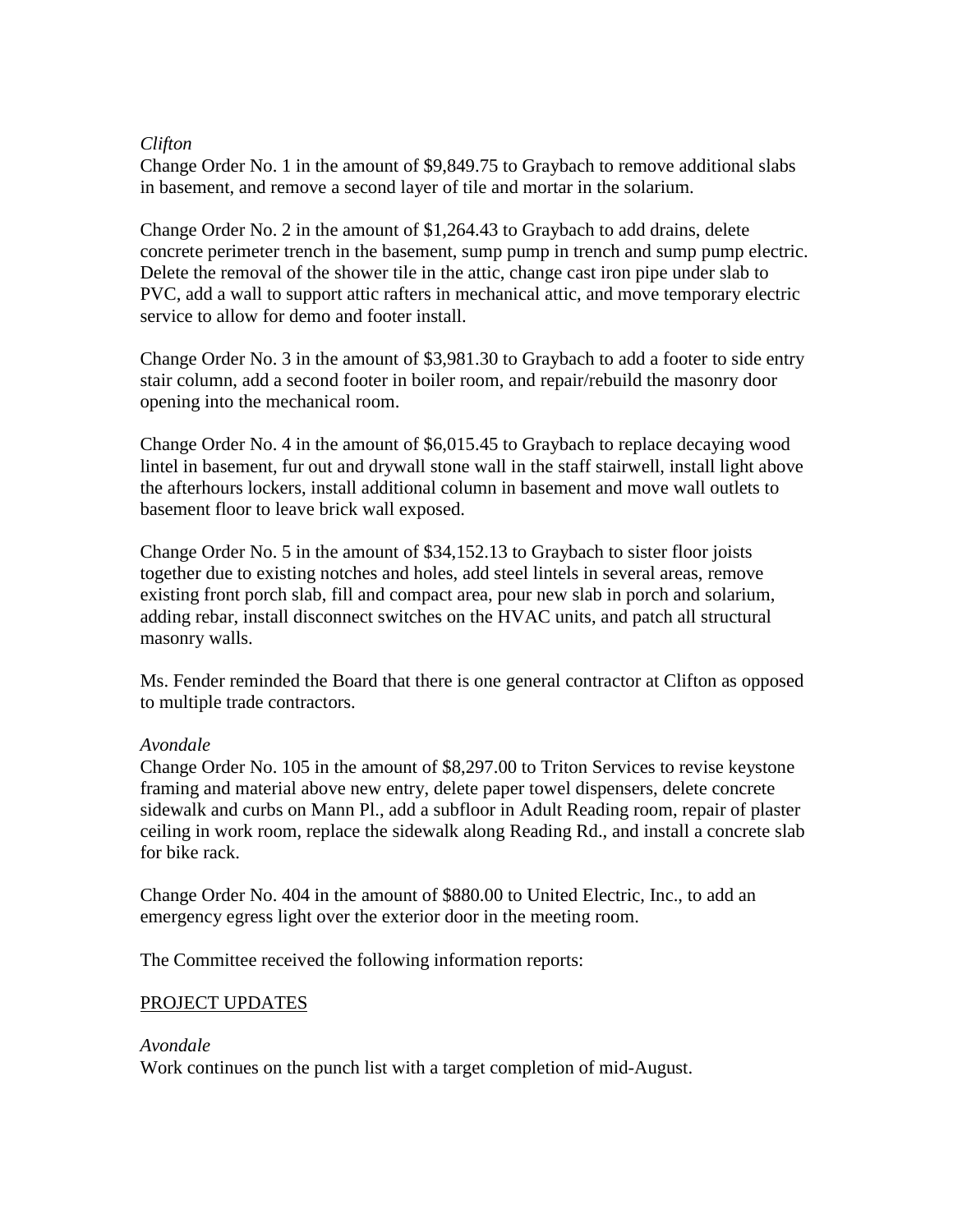### *Clifton*

All interior demolition is complete. The elevator shaft foundation and slab has been poured, and the block walls are being laid. Tuck pointing is underway, and geothermal drilling has begun.

On July 15<sup>th</sup> the security alarm activated. The police were notified and responded, but left claiming the building was secure. When workers arrived a basement window was found to have been pried open. Nine roles of electrical wire were reported stolen.

### *St. Bernard*

Geo Piers have been installed, and underground utilities work has begun that includes digging the geothermal wells.

The Library has obtained an easement across Girl Scout Lane, which separates the St. Bernard building site and parking lot, for the purposes of ingress/egress and running underground utilities.

# *Reading*

Geo Piers have been installed and all geothermal wells completed. Excavation work revealed numerous old foundations consisting of large piers, foundation slabs, and foundation walls, which needed to be removed. The foundation has now been excavated and the footers poured. Under slab plumbing and electrical work has begun.

### *Main Library Roofing*

Although this project was scheduled for completion in mid-July, the project is currently only approximately 65% complete. Roofing contractor Wm. Kramer & Son, Inc. has provided us with a new scheduled completion of late October. This delay cannot be blamed entirely on the weather. The contractor has been notified that their performance on this project will be considered when awarding future work. The new pavers have been installed on the large south terrace and work has started on the west terrace.

#### NORTH BEND PROPERTY

Library staff presented to the Committee a number of available land options and the Committee requested that staff pursue further the property located at  $430 - 462$  Three Rivers Parkway, North Bend, OH, which is owned by the Village of North Bend.

Mr. Hendon cautioned Library staff to review the topography of this location as it is a hill side.

#### FIRE AT MIAMI TOWNSHIP BRANCH

Repair work from damage caused by a fire on June 16 has been completed by the Township and the police have arrested a teenaged boy who is currently awaiting trial. There was no damage to Library property.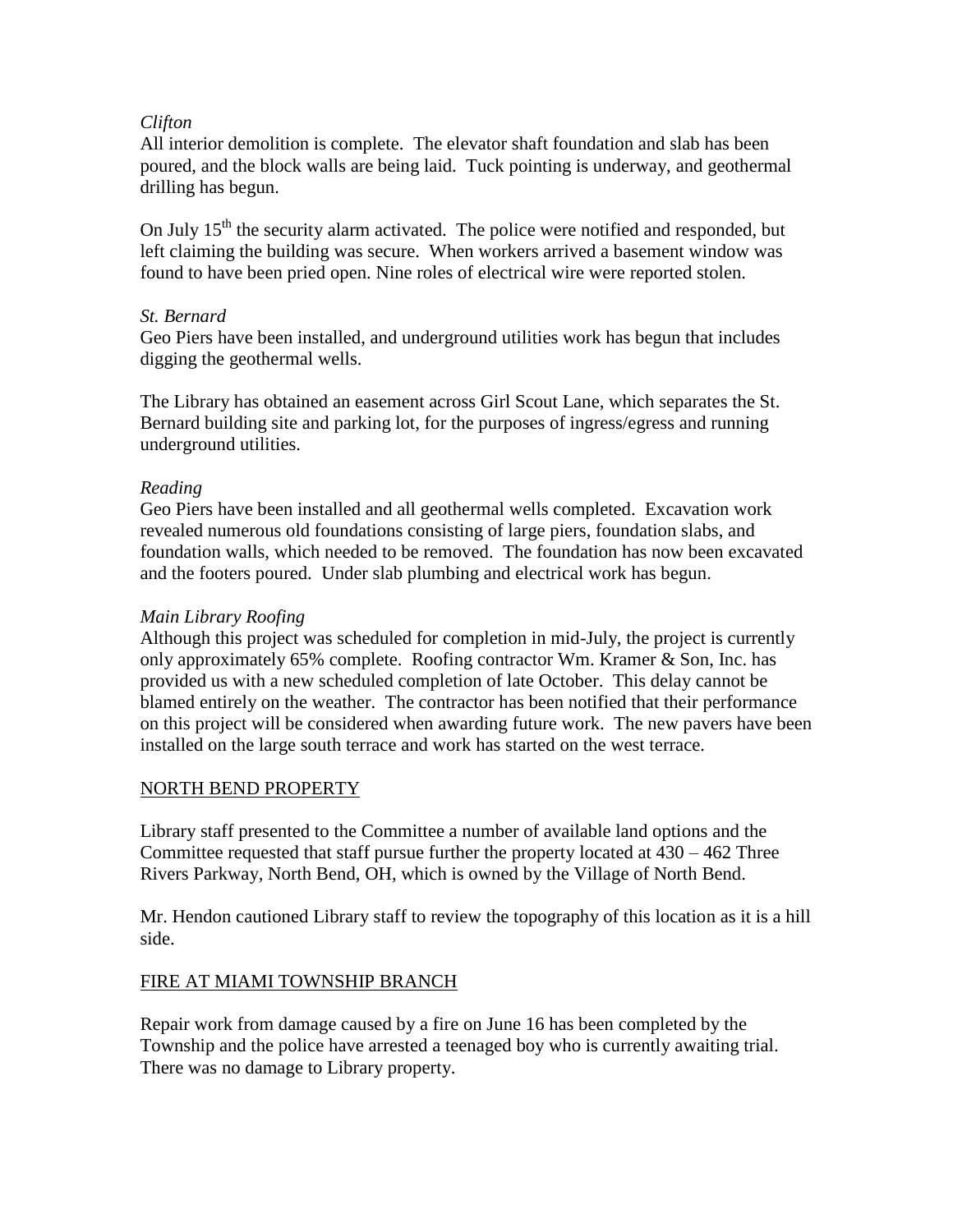# ELMWOOD PLACE BRANCH AIR CONDITIONING

The air conditioning at the Elmwood Place Branch Library stopped working on July 26, and was inoperable for 1 week. Only the Library was impacted by the outage. This has been an issue on numerous occasions in the past.

# MULTIVISTA CONSTRUCTION DOCUMENTATION

The Library has contracted with Multivista Construction Documentation to provide video and photo documentation on the St. Bernard and Reading construction projects. Installed externally at each site is a camera that streams live video to the Library's web page of the construction taking place. Digital copies of all the photos will be provided to the Library at the end of the project and will serve as documentation of the construction process.

# LIBRARY APPROVED FOR A DUKE ENERGY SMART SAVER INCENTIVE

As part of their Smart Saver Incentive program, Duke Energy has preapproved a combined incentive in the amount of \$26,500 for the Clifton, St. Bernard and Reading projects. The incentive is the result of the inclusion of a geothermal HVAC system and LED lighting in all three projects. Payment will be made to the Library following the completion of each project.

# DEVELOPER INQUIRED ABOUT RELOCATING BLUE ASH BRANCH

A developer communicated through his attorney, Joe Trauth, an interest in acquiring the Blue Ash Branch Library. Since there are very few details available, the Committee requested that Library staff pursue obtaining additional information.

# DUGAN & MEYERS FEASIBILITY STUDY

The initial phase of a feasibility study by Dugan & Meyers to make four Library-owned facilities fully accessible to the disabled shows that the Library will not need to acquire additional property to add elevators to these branch libraries. Dugan & Meyers will now begin preparing cost estimates to be used in future budget planning.

Mr. Hendon moved that the Board approve the report as filed. Mr. Moran seconded.

Voting for the motion: Mr. Moran, Mrs. Trauth, Mr. Zaring, Mrs. LaMacchia, Mr. Hendon, and Mr. Wright…6 ayes. The motion carried. **(16-2014)**.

# **HUMAN RESOURCES COMMITTEE REPORT**

Mrs. Trauth reported:

VEHICLE USAGE POLICY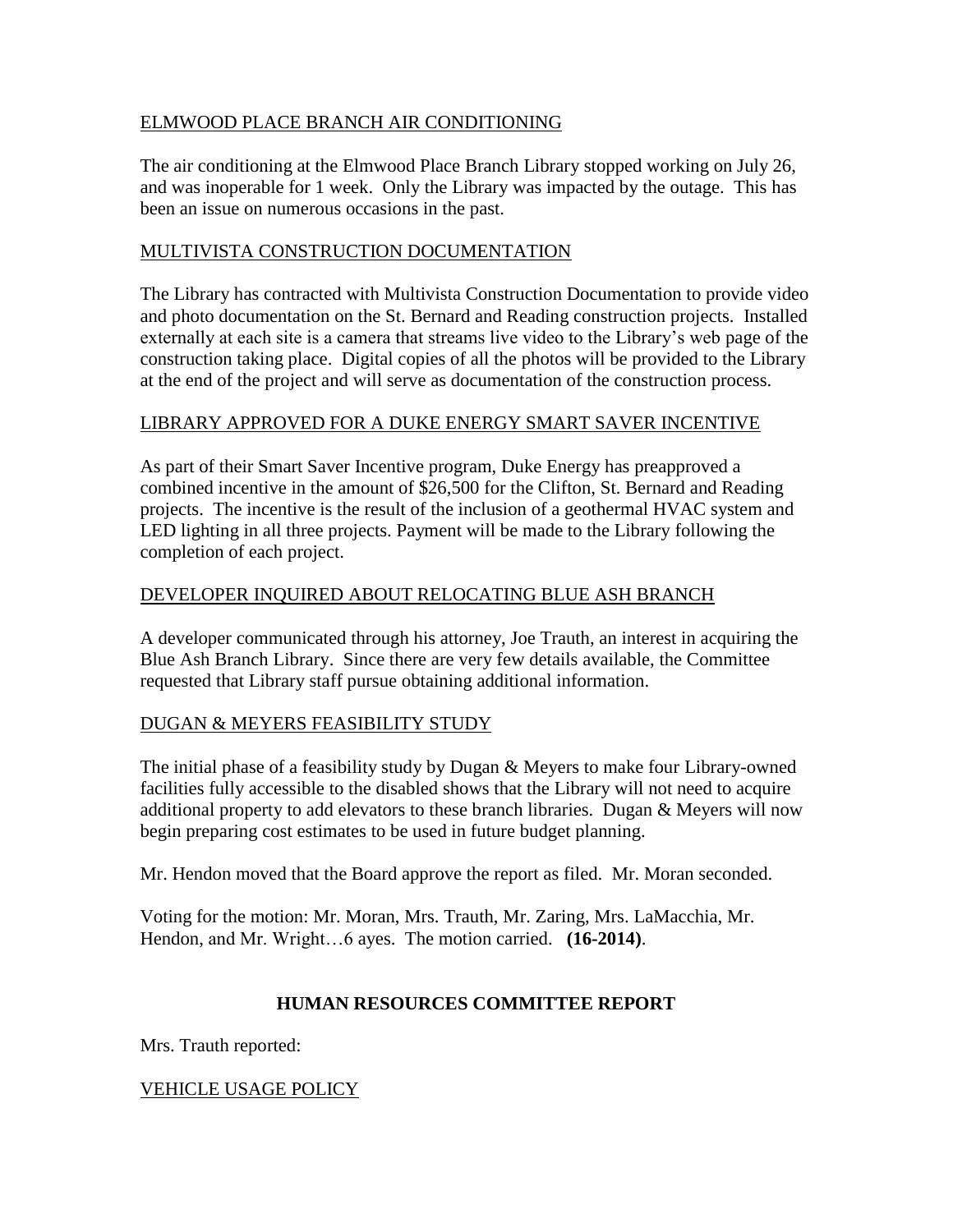The Vehicle Usage Policy covers employee use of library-owned vehicles and personal vehicles while on Library business. The policy has been updated to remove a detailed matrix included in the previous policy used to determine employee eligibility. Based on industry and coverage changes, the insurance agent will establish eligibility based on the standards established at the time of DMV review (typically at the time of hire). Other minor changes to reflect current verbiage have also been made. It is recommended that the Board approve the revised policy.

#### **Vehicle Usage Policy**

The Library provides library-owned vehicles on a limited basis for use by employees while on library business. In addition, the Library reimburses employees for approved business use of their personal vehicle.

Employees who drive a vehicle on Library business must exercise due diligence to drive safely including wearing a seat belt and to maintain the security of the vehicle and its occupants and contents. Employees who drive their personal vehicle on library business must make sure that their vehicle meets legal standards for insurance and safety. Employees are responsible for any driving infractions or fines incurred as a result of their driving.

Employees may not operate a library vehicle or a personal vehicle for library business when any physical or mental impairment causes the employee to be unable to drive safely. This prohibition includes, but is not limited to, circumstances in which the employee is temporarily unable to operate a vehicle safely or legally because of illness, medication, or intoxication.

Employees must report any accident, theft, or damage involving a library vehicle or a personal vehicle used on library business to the police and to the Fiscal Office, regardless of the extent of damage or lack of injury. An incident report must be submitted to the Fiscal Office as soon as possible but no later than twenty-four hours after the incident.

Employees may not use library vehicles for non-business purposes.

Employees who drive a vehicle while on library business under either of the following two conditions are also required to maintain an acceptable motor vehicle record based on the Driver Eligibility Guidelines established by the Library's insurance agent.

- Employee drives a library vehicle.
- Employee drives his/her own vehicle while on library business, one or more times per month.

Employees who fail to meet the Driver Eligibility Guidelines established by the Library's insurance agent will not be authorized to drive on work time. If driving on work time is a job requirement and a reasonable, alternative means of transportation is not available,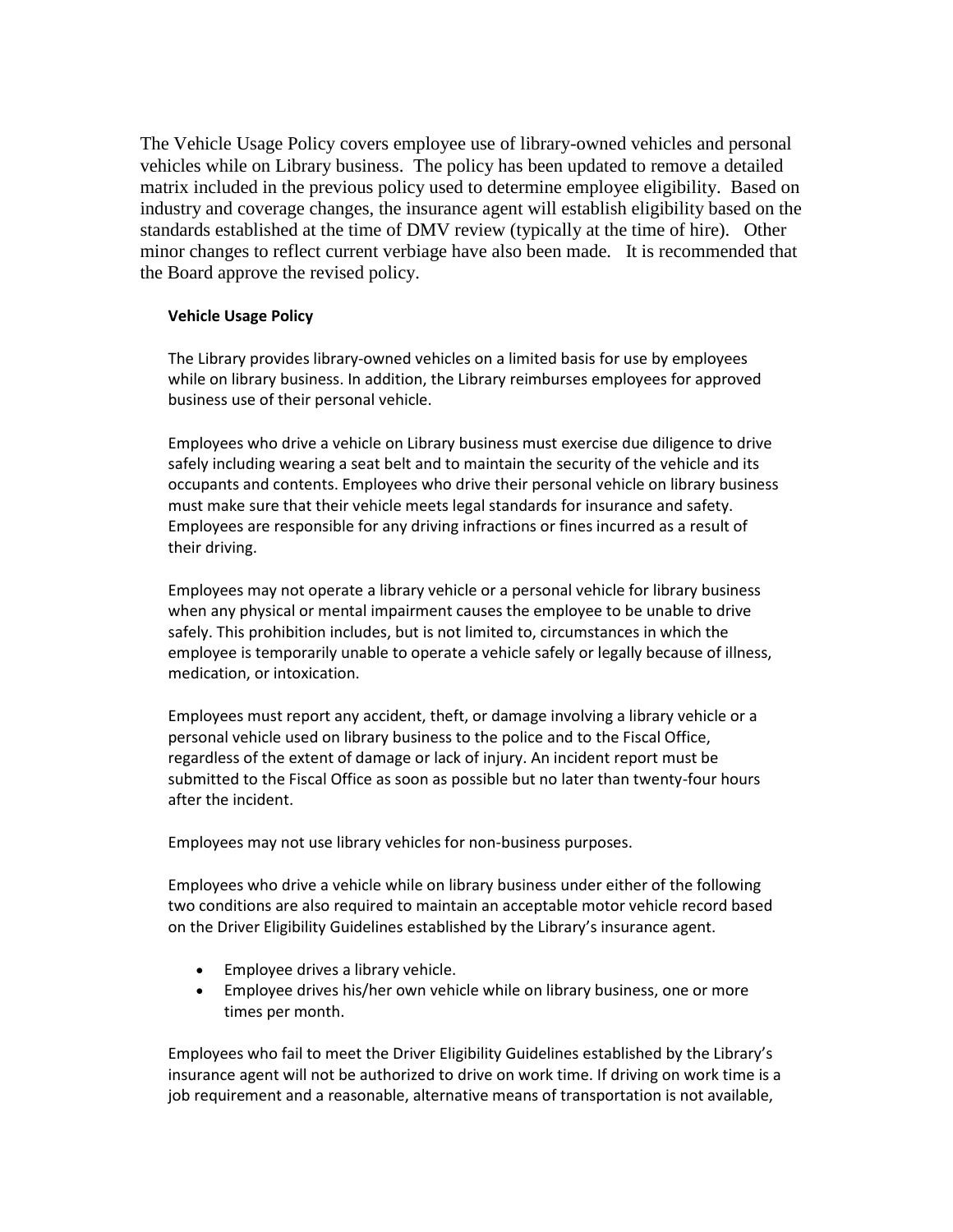the employee may be transferred to another position at the Library's option or discharged. It is the responsibility of the employee to inform their supervisor of any changes that might affect their motor vehicle record, their legal or physical ability to drive or their insurability.

### UNITED IN SHARING CAMPAIGN

The Library's 2014 United in Sharing Campaign will run from September 18 through October 16, 2014. Staff members will have three giving choices: The Library Foundation's Annual Fund, United Way and Community Shares. Staff will have the option of pledging through payroll deduction or making a one-time gift to any or all three organizations.

Mrs. LaMacchia moved that the Board approve the report as filed. Mrs. Trauth seconded.

Voting for the motion: Mr. Moran, Mrs. Trauth, Mr. Zaring, Mrs. LaMacchia, Mr. Hendon, and Mr. Wright…6 ayes. The motion carried. **(17-2014)**.

# **FISCAL OFFICER'S REPORT**

Ms. DeFosse reported that:

### PLF UPDATE

In June, we reported that the 2014 PLF distribution was trending behind the estimate. In late June, we received an updated estimate of \$35,623,310 from the Ohio Department of Taxation, which is \$410,434 greater than the original estimate.

In July, we received an estimate for 2015 in the amount of \$37,268,551 which is \$1,645,241 greater than the revised 2014 estimate. Our preliminary 2015 budget held revenue even with the original estimate.

We are cautiously optimistic about the potential for growth in **o**ur revenue. We will continue to monitor the budget and consider all factors as we develop 2015 appropriations

# MID YEAR BUDGET STATUS

With the above mentioned revised PLF estimate and savings in the area of salaries and benefits, we have the opportunity to end the year with \$1,000,000 more in General Fund balance than originally projected, approximately \$6,840,000 as opposed to \$5,840,000. The overall budgeted decrease in the fund balance during 2014 is the result of funding the current capital projects. Even with the additional amount, the fund balance will still be at the lowest amount since 2009 when the first levy was passed.

Ms. DeFosse also stated that copies of the Comprehensive Annual Financial Report were available.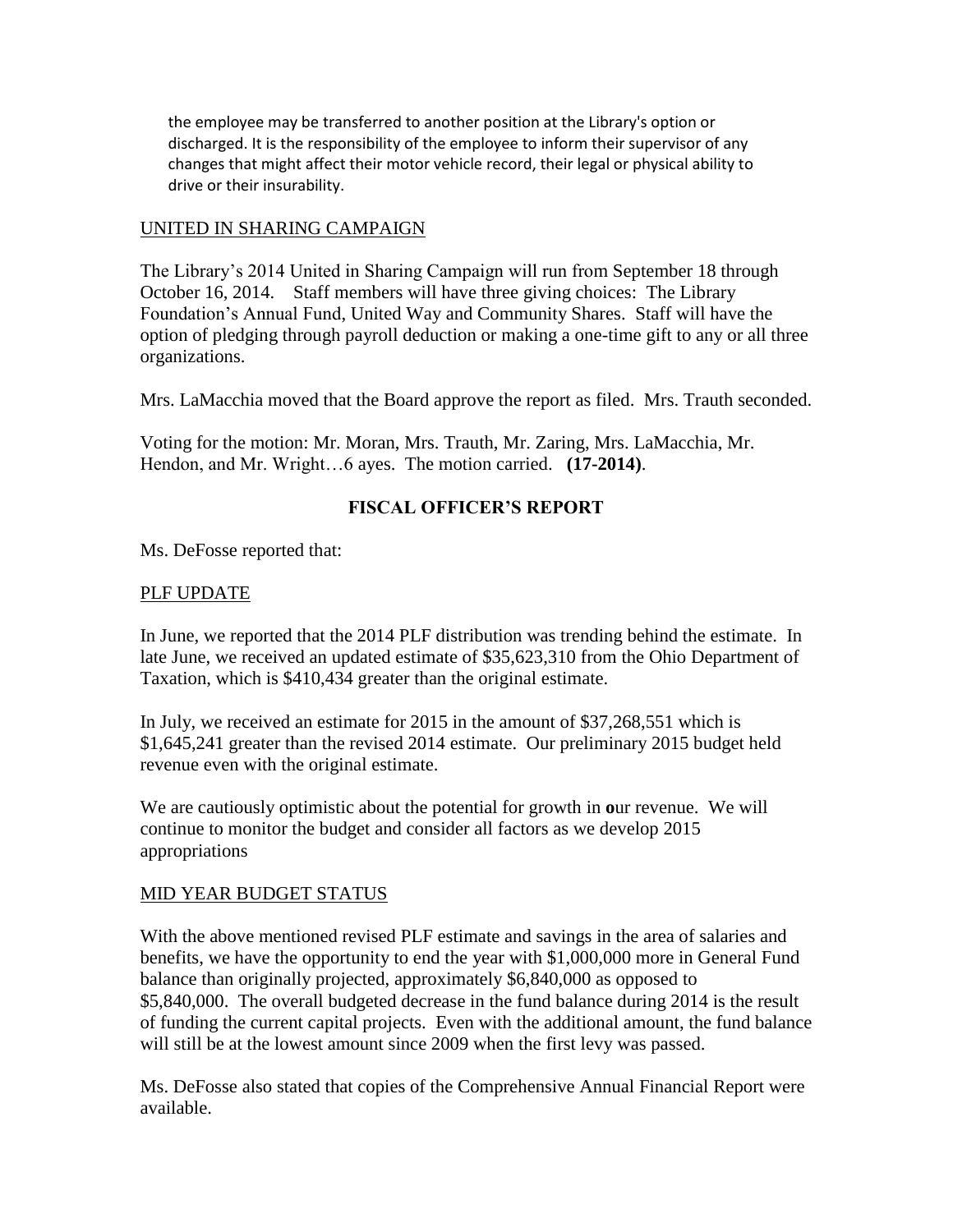# **LIBRARY OPERATIONS – SERVICES COMMITTEE REPORT**

Mr. Moran introduced Katheryn Toren-Jones:

# COMMUNITY ENTHUSIASTIC ABOUT NEW BRANCH

Ms. Toren-Jones reminded the Board that the St. Bernard Branch is currently housed in a small section of the Municipal Building and the community is very excited about the plans for a new, much larger branch. In particular, she reported that the St. Bernard customers have shared with branch staff that they are looking forward to additional computers, a parking lot, public restrooms, a meeting room, spaces to sit and read, a larger children's area, a designated place for teens and more space for books and materials to browse. While the St. Bernard Branch has always served as a place in the community for people to gather and learn new things, the new location will proactively support this by providing a Maker Space for hands-on activities and events. Staff members are also very excited about learning how they will utilize mobile technology in the new branch to move around the building and help customers at their point of need.

Mr. Moran reported:

# INNOVATIVE APPROACHES TO LITERACY (IAL) GRANT

The Library has partnered with Cincinnati Public Schools in their application for a U.S. Department of Education grant to support early childhood and family literacy opportunities in underserved neighborhoods. If awarded, the Library would use the grant funds to coordinate all literacy activities between targeted schools and branches through the creation of two Community Coordinator positions.

The Boys & Girls Club also submitted a proposal for this same grant opportunity with a project focused on the U.S. Bank Boys & Girls Club in the Avondale neighborhood. If successful, this project would include literacy programming and materials for youth served by the program in collaboration with the Avondale Branch. An announcement of awarded grants is expected this fall.

# BOOKS BY THE BANKS 2014

The 8<sup>th</sup> annual Books by the Banks: Cincinnati USA Book Festival will take place on Saturday, October 11 at the Duke Energy Center from 10:00 a.m. to 4:00 p.m. The daylong festival will feature approximately 125 national, regional, and local authors; book signings; author presentations; writing/getting published panels; and a full schedule of activities and programs for teens and kids. This year, the number of partner libraries involved in planning the Festival expanded to include Xavier University Library and Boone County Public Library. In addition to generous contributions from the Library Foundation, the Friends, and the partner libraries, Books by the Banks receives financial support from the Carol Ann and Ralph V. Haile, Jr./U.S. Bank Foundation, George and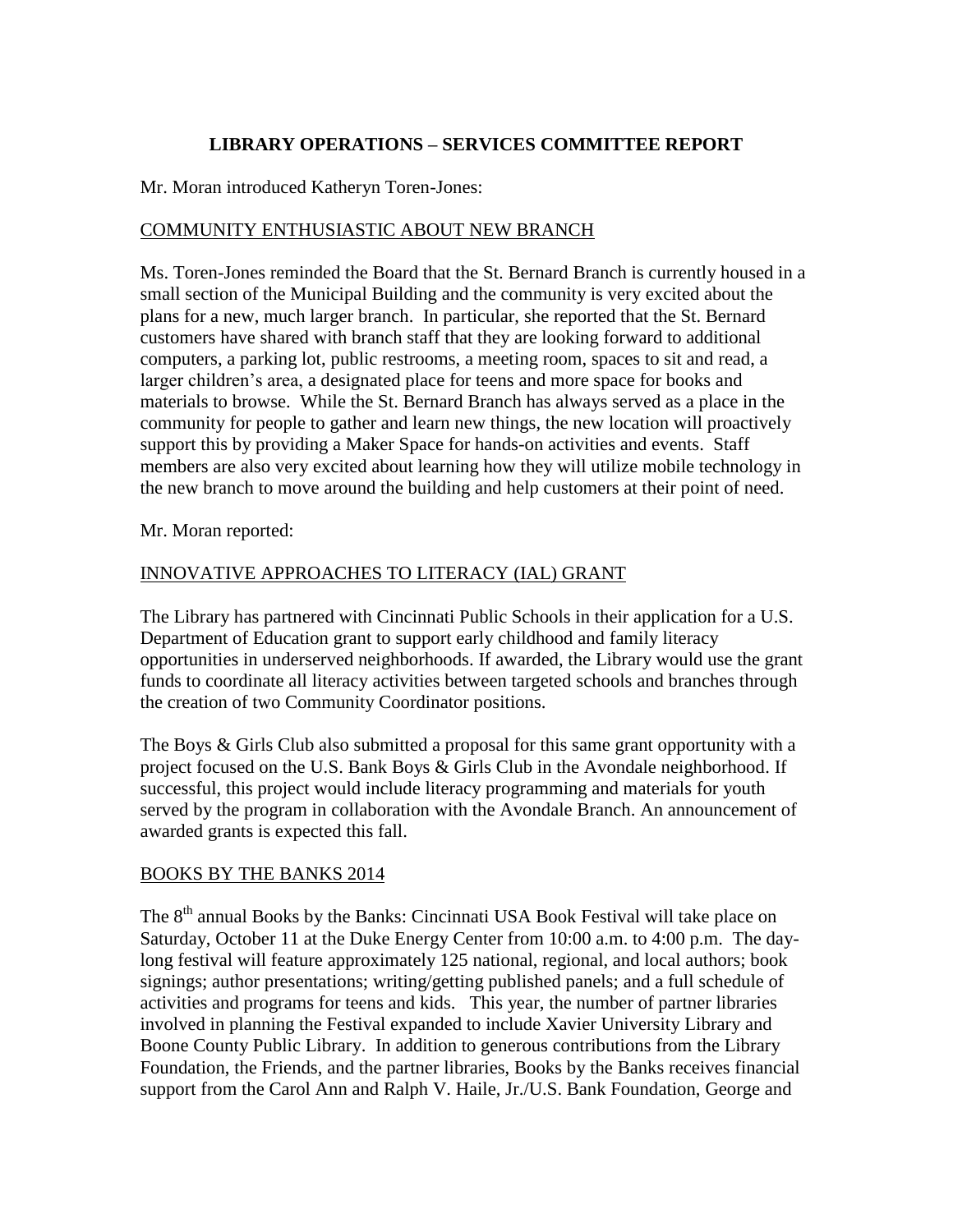Margaret McLane Foundation, Ohio Humanities Council, and Scripps Howard Foundation. Hampton Sides, *In the Kingdom of Ice*, and Marc Brown, *Arthur* series, are just two of the 125 authors attending this year's event.

# *Programs and Exhibits of Note*

Mr. Edwards reported that:

# SUMMER LEARNING PROGRAM A SUCCESS

Below are the results of the four components of this year's Summer Learning Program:

- **Read On @ Your Library! –** The final numbers for the traditional summer reading program will be reported at the Board meeting in October. Preliminary data indicates that 63% of adults completed the program in 2014 compared to 61% in 2013 and 70% of children completed the program in 2014 compared to 44% in 2013.
- **Summer Camp Reading -** The Library hosted Summer Camp Reading programs at seven targeted branches, serving 72 struggling readers.
- **Summer Lunch Service -** The Library partnered with Cincinnati Public Schools and Window Arts Enrichment to provide daily summer lunches to eligible children ages 1-18 at 14 Library locations and SCR locations. A total of 16,470 meals were served through July 31. This represents a 20% increase over the total for 2013.
- **Brain Camps** Brain Camps were expanded this year to all 41 Library locations with full-week Brain Camps at 20 locations including the seven targeted urban neighborhoods also hosting Summer Camp Reading programs. With an attendance of over 2,500 campers, an increase of 66% over last year, Brain Camps were again very, very popular.

# CHRISTINA BAKER KLINE AUTHOR VISIT

Author Christina Baker Kline will visit the Main Library on Saturday, August 16 at 2pm. She is the author of five novels, including the #1 New York Times bestseller, *Orphan Train,* about a young Irish immigrant who, as a child, is sent away from New York on a train that regularly transported unwanted and abandoned children from the East Coast to the farmlands of the Midwest. Books will be available for sale, courtesy of Joseph-Beth Booksellers.

# DOCTORS WITHOUT BORDERS PRESENTATION

Dr. Deane Marchbein, President of the U.S. Board of Directors of Doctors Without Borders (Médecins Sans Frontières or MSF), will speak at the Main Library on October 13 at 7pm. Dr. Marchbein joined MSF in 2006 to work as an anesthesiologist in MSF's surgical program in Ivory Coast. She has worked with MSF in Democratic Republic of Congo, Haiti, Libya, Nigeria, South Sudan, and Syria, and as a medical doctor in Libya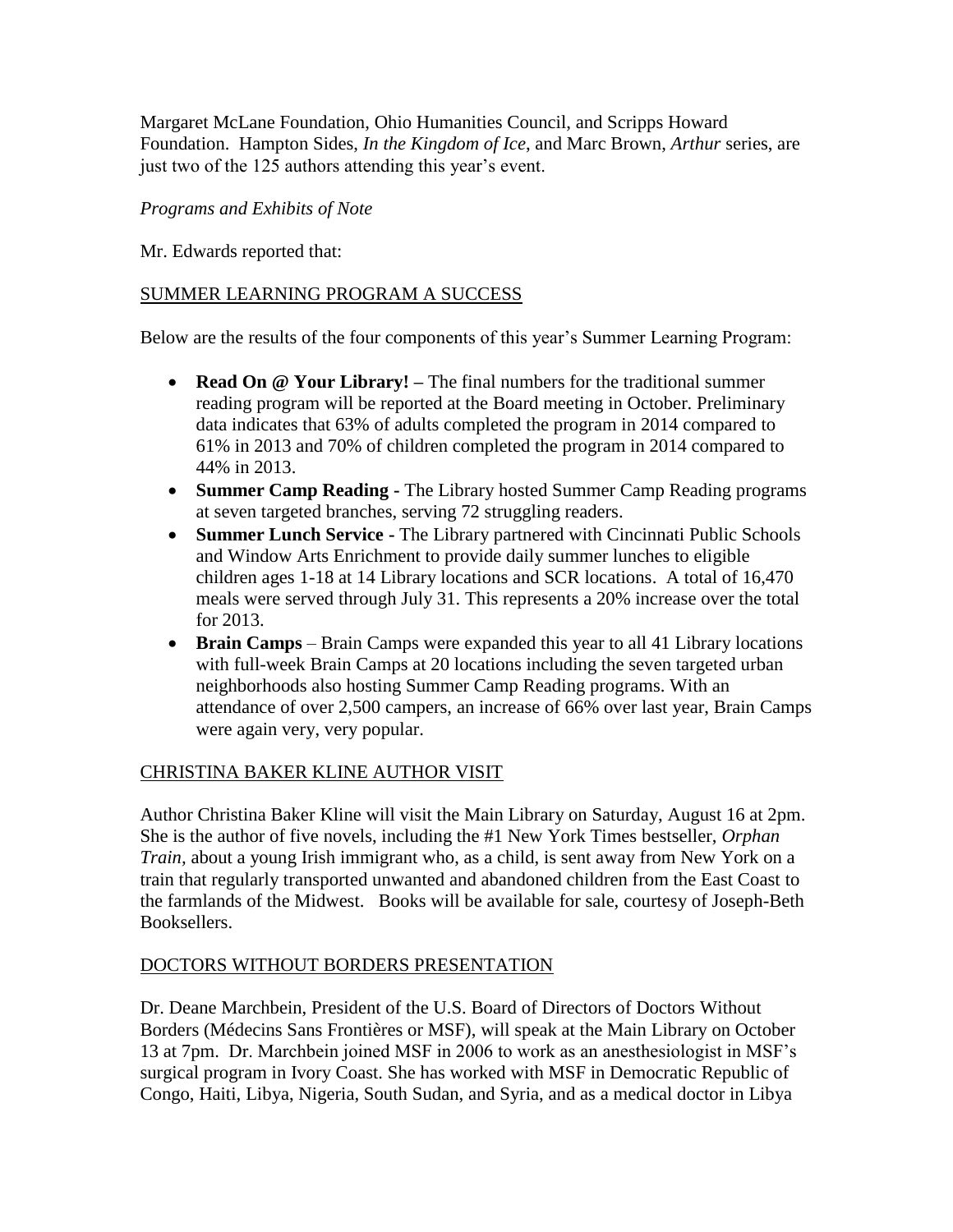and Lebanon. Dr. Marchbein now works for Massachusetts General Hospital and the Cambridge Health Alliance and serves on the board of directors of the Fanconi Anemia Research Fund.

# ADULT EDUCATION FAIR

On September 17 from 11am-2pm, representatives from the Library, the Regional Association of Adult Higher Education and Job Corps will be available in the Main Library's Reading Garden Lounge to provide information about the programs and services available to adults who are interested in continuing their education. At this fair, the Library will be introducing Career Online High School, which allows adults to obtain their high school diploma online.

# TEEN ON THE SAME PAGE

This community wide reading initiative invites schools and individual teens to participate by reading the same book and engaging in face-to-face and virtual discussions, programs, and events with their peers. Coinciding with Teen Read Week in October, which is designed to encourage teens to read, teens across Greater Cincinnati will be reading *The Vigilante Poets of Selwyn Academy* by local author Kate Hattemer. Ms. Hattemer will visit various Library locations for a number of free programs.

# TEEN PHOTOGRAPHY CONTEST

The Library's annual Teen Photography Contest offers teens an opportunity to show their creative side by submitting their own original photos. This year's theme is "Pure Poetry" and teens are encouraged to submit pictures that communicate a message as beautiful or as meaningful as a poem. The contest runs from October 1-31.

# FRAME CINCINNATI PHOTOGRAPHY EXHIBITION

The Library is again participating in FotoFocus Cincinnati, a month-long biennial celebration spotlighting independently programmed exhibitions of historical and contemporary photography and lens-based art, which will be held in October, 2014. The winners of the Library's Frame Cincinnati Photography Contest will be displayed in the Main Library's Atrium from September 9 through November 2.

# NATIONAL CHEMISTRY WEEK

As in years past, the Library is partnering with the Cincinnati Section of the American Chemical Society to offer children's programs about chemistry at many Library locations during National Chemistry Week, Oct. 19-25, 2014. This year's theme, "The Sweet Side of Chemistry - Candy!" will encourage kids to explore chemistry by showcasing the chemistry involved in candy and confections.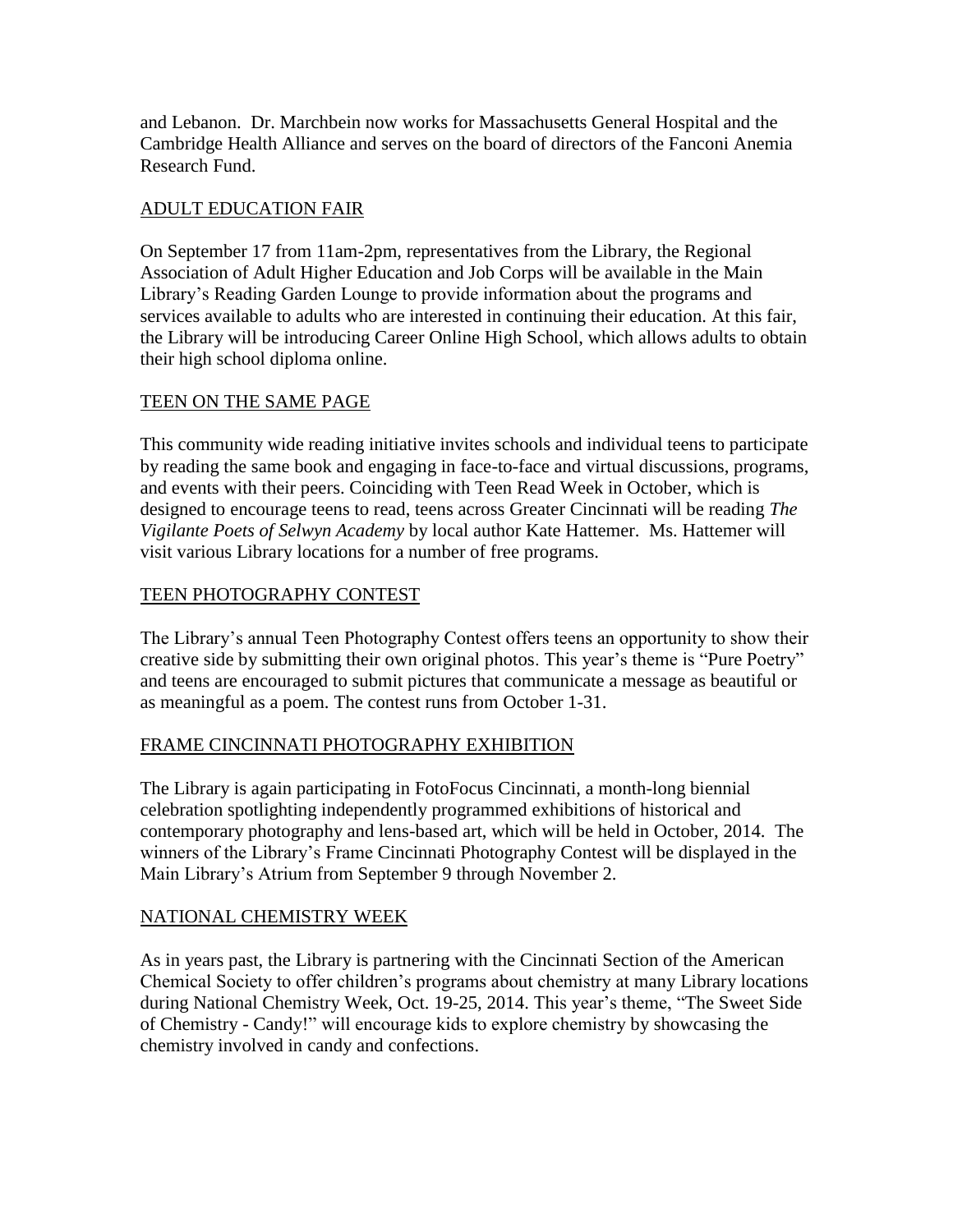Mrs. LaMacchia noted that the subject matter of candy will attract the attention of children.

# *CONSENT AGENDA ITEMS*

Mr. Wright presented the following items for approval:

- Minutes of the Regular Meeting held June 10, 2014.
- Investment Report (summary of invested balances) as of June, 2014 and July, 2014.

|                                           | Amount          | Amount          |
|-------------------------------------------|-----------------|-----------------|
|                                           | 6/30/2014       | 7/31/2014       |
| <b>Operating Account</b>                  |                 |                 |
| General Fund                              | \$12,014,338.25 | \$10,936,519.23 |
| Insurance/Indemnification                 | 230,000.00      | 230,000.00      |
| Special Revenue Funds                     | 423,974.84      | 535,177.46      |
| Building and Repair                       | 10,513,491.16   | 10,220,095.99   |
| <b>Permanent Trust Funds</b>              | 1,592,853.00    | 1,606,815.11    |
|                                           | \$24,774,657.25 | \$23,528,607.79 |
| <b>STAR Ohio</b>                          |                 |                 |
| Building and Repair                       | 1.046.798.13    | 1.046.824.03    |
| <b>Managed Investments (Trust Funds):</b> |                 |                 |
| <b>Permanent Trust Funds</b>              | \$6,733,132.00  | \$6,733,132.00  |
| <b>GRAND TOTAL</b>                        | \$32,554,587.38 | \$31,308,563.82 |

- Monthly Financial Reports for the periods ending June, 2014 and July, 2014.
- Personnel Change Report reflects changes through August 2, 2014.

| <b>Action</b>      | Agency                                           | <b>Position Title</b><br><b>LIBRARY SERVICES</b>  | <b>FTE</b> | <b>Employee Name</b>     | Grade | <b>LUCCUVE</b><br>Date |
|--------------------|--------------------------------------------------|---------------------------------------------------|------------|--------------------------|-------|------------------------|
| <b>APPOINTMENT</b> | <b>AVONDALE BRANCH</b><br><b>EDUCATION &amp;</b> | <b>ASSISTANT</b><br>SUMMER BRAIN CAMP             | 0.50       | SHROYER, SAMANTHA A.     | Q     | 06/22/2014             |
| APPOINTMENT        | <b>HOMEWORK SUPPORT</b>                          | <b>AIDE</b>                                       | 0.50       | WRIGHT, KEYASHA R        | S     | 05/25/2014             |
| <b>APPOINTMENT</b> | NORWOOD BRANCH                                   | <b>STUDENT SHELVER</b><br><b>LIBRARY SERVICES</b> | 0.30       | <b>HENSLEY, TAYLOR A</b> | S     | 07/20/2014             |
| <b>APPOINTMENT</b> | <b>ANDERSON BRANCH</b>                           | ASSISTANT<br><b>SENIOR LIBRARY</b>                | 0.50       | CENGEL, ABIGAIL          | Q     | 06/22/2014             |
| <b>APPOINTMENT</b> | <b>BOND HILL BRANCH</b>                          | <b>SERVICES ASST</b>                              | 0.50       | SANDERS, KAYLA           | P     | 06/08/2014             |
| <b>APPOINTMENT</b> | <b>BOND HILL BRANCH</b><br><b>CIRCULATION</b>    | <b>TEEN LIBRARIAN</b><br><b>LIBRARY SERVICES</b>  | 1.00       | THORNLEY, AMY            | м     | 07/06/2014             |
| APPOINTMENT        | <b>SERVICES</b>                                  | <b>ASSISTANT</b>                                  | 0.50       | BILLMAN, CYNDAL          | Q     | 06/08/2014             |
| <b>APPOINTMENT</b> | <b>COLLEGE HILL BRANCH</b>                       | <b>STUDENT SHELVER</b>                            | 0.30       | LOVE, KE'ASIA            | S     | 07/20/2014             |

**Effective**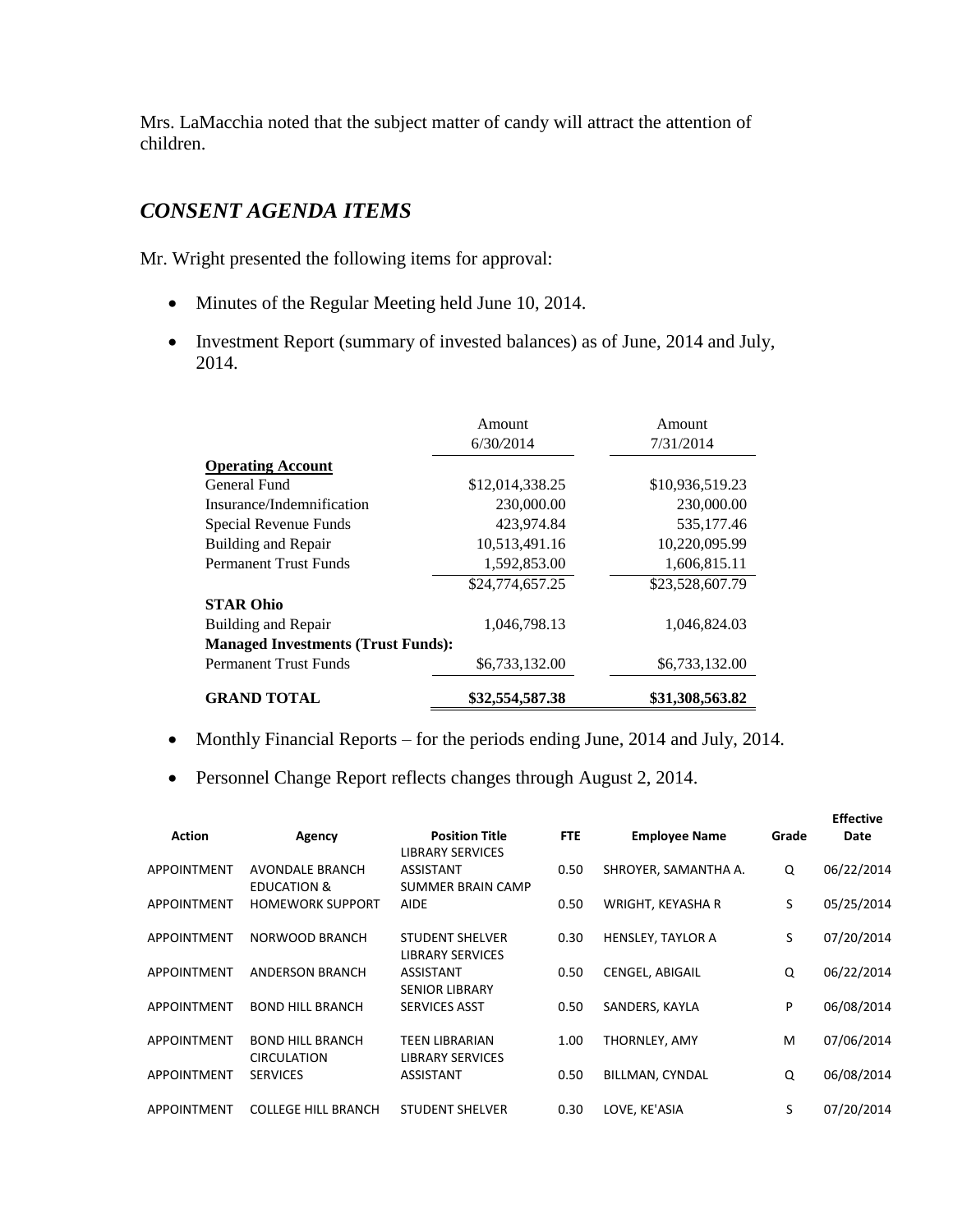|                    | <b>COMMUNICATION &amp;</b>                           | SYSTEM                                            |      |                         |   |            |
|--------------------|------------------------------------------------------|---------------------------------------------------|------|-------------------------|---|------------|
| <b>APPOINTMENT</b> | <b>NETWORK SRV</b><br><b>DELHI TOWNSHIP</b>          | <b>ADMINISTRATOR</b>                              | 1.00 | CHANDLER, MATTHEW       | J | 06/22/2014 |
| APPOINTMENT        | <b>BRANCH</b><br><b>DELHI TOWNSHIP</b>               | <b>STUDENT SHELVER</b>                            | 0.30 | RIESENBECK, MEAGAN E    | S | 07/06/2014 |
| APPOINTMENT        | <b>BRANCH</b><br><b>EDUCATION &amp;</b>              | <b>TEEN LIBRARIAN</b><br><b>SUMMER BRAIN CAMP</b> | 1.00 | QUINONES, REBECCA       | M | 06/08/2014 |
| APPOINTMENT        | <b>HOMEWORK SUPPORT</b><br><b>EDUCATION &amp;</b>    | <b>AIDE</b><br><b>SUMMER BRAIN CAMP</b>           | 0.50 | AKIN, NATALIE           | S | 05/25/2014 |
| APPOINTMENT        | <b>HOMEWORK SUPPORT</b>                              | <b>AIDE</b>                                       | 0.50 | CUMMINGS, ALEXANDER     | S | 05/25/2014 |
| <b>APPOINTMENT</b> | <b>EDUCATION &amp;</b><br><b>HOMEWORK SUPPORT</b>    | <b>SUMMER BRAIN CAMP</b><br><b>AIDE</b>           | 0.50 | STOLKOWSKI, MARIE       | S | 05/25/2014 |
| <b>APPOINTMENT</b> | <b>HARRISON BRANCH</b>                               | <b>STUDENT SHELVER</b>                            | 0.30 | GILL, NICOLE            | S | 05/25/2014 |
| APPOINTMENT        | <b>HVAC SERVICES</b>                                 | <b>HVAC MECHANIC</b>                              | 1.00 | FRAZIER, JEROME         | N | 07/06/2014 |
| APPOINTMENT        | <b>ILS TEAM</b><br><b>INFORMATION &amp;</b>          | <b>ILS ANALYST</b>                                | 1.00 | FARRELL, SHAWN          | К | 07/06/2014 |
| APPOINTMENT        | REFERENCE DEPT                                       | <b>STUDENT SHELVER</b>                            | 0.30 | DUE, ROBERT             | S | 06/08/2014 |
| APPOINTMENT        | <b>MADEIRA BRANCH</b><br>MT. WASHINGTON              | <b>STUDENT SHELVER</b>                            | 0.30 | MEYER, FRANKLIN C       | S | 07/06/2014 |
| APPOINTMENT        | <b>BRANCH</b><br><b>NORTH CENTRAL</b>                | STUDENT SHELVER<br><b>LIBRARY SERVICES</b>        | 0.30 | RANDOLPH, DELIA         | S | 06/08/2014 |
| APPOINTMENT        | <b>BRANCH</b><br><b>NORTH CENTRAL</b>                | ASSISTANT<br><b>LIBRARY SERVICES</b>              | 0.50 | ANDERSON, MARTIN        | Q | 06/08/2014 |
| APPOINTMENT        | <b>BRANCH</b>                                        | ASSISTANT                                         | 0.50 | CARR, JENNY             | Q | 07/20/2014 |
| APPOINTMENT        | <b>OUTREACH SERVICES</b>                             | SHELVER                                           | 0.50 | DOWNING, JOSHUA         | S | 05/25/2014 |
| APPOINTMENT        | SHARONVILLE BRANCH                                   | <b>STUDENT SHELVER</b>                            | 0.30 | MARSH, MADELINE         | S | 07/20/2014 |
| APPOINTMENT        | SHARONVILLE BRANCH                                   | <b>STUDENT SHELVER</b>                            | 0.30 | PETERS, MADELINE        | S | 07/06/2014 |
| APPOINTMENT        | SHARONVILLE BRANCH<br><b>SORTING &amp; MATERIALS</b> | STUDENT SHELVER                                   | 0.30 | SPENCER, KATELYN        | S | 07/06/2014 |
| APPOINTMENT        | RETRIEVAL<br><b>SORTING &amp; MATERIALS</b>          | PAGE                                              | 0.50 | DESALVO, JOANNA         | S | 06/08/2014 |
| APPOINTMENT        | RETRIEVAL<br>SORTING & MATERIALS                     | PAGE                                              | 0.50 | MULLINS, RADER          | S | 07/20/2014 |
| APPOINTMENT        | RETRIEVAL<br><b>SORTING &amp; MATERIALS</b>          | PAGE                                              | 0.50 | SCHARTMAN, MARY         | S | 06/08/2014 |
| APPOINTMENT        | RETRIEVAL<br><b>SORTING &amp; MATERIALS</b>          | PAGE                                              | 0.50 | TUSSING, BRIANNA A      | S | 07/06/2014 |
| APPOINTMENT        | RETRIEVAL                                            | SORTER<br><b>SENIOR LIBRARY</b>                   | 0.50 | <b>GOURLEY, STEPHEN</b> | S | 06/08/2014 |
| APPOINTMENT        | <b>TECHCENTER</b>                                    | SERVICES ASST<br><b>SENIOR LIBRARY</b>            | 0.50 | SPENCER, FATIMA E       | P | 07/06/2014 |
| APPOINTMENT        | <b>TEENSPOT</b><br><b>VIRTUAL</b>                    | SERVICES ASST<br><b>LIBRARY SERVICES</b>          | 0.50 | WHITE, WHITNEY          | P | 07/06/2014 |
| APPOINTMENT        | <b>INFORMATION CENTER</b>                            | ASSISTANT                                         | 0.50 | WELLING-CANN, JARROD    | Q | 05/25/2014 |
| APPOINTMENT        | WESTWOOD BRANCH                                      | CHILDREN'S LIBRARIAN<br><b>LIBRARY SERVICES</b>   | 1.00 | MINEHARDT, JENNIFER     | M | 06/08/2014 |
| APPOINTMENT        | WESTWOOD BRANCH                                      | ASSISTANT<br><b>LIBRARY SERVICES</b>              | 0.50 | MITCHELL, ALEXIS        | Q | 06/22/2014 |
| CHANGE             | ANDERSON BRANCH                                      | ASSISTANT                                         | 1.00 | MELL, KURT R.           | Q | 06/08/2014 |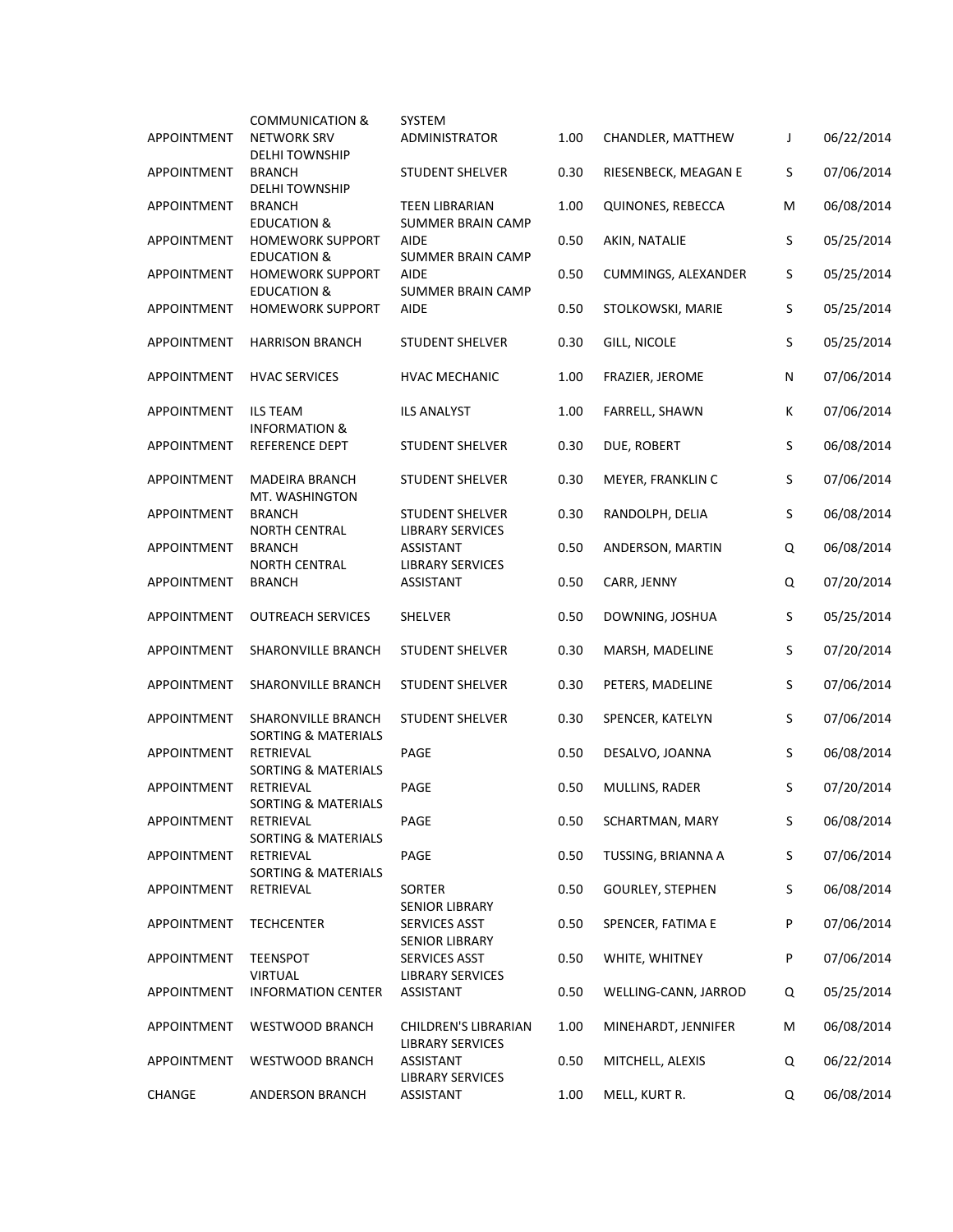| CHANGE           | SORTING & MATERIALS<br>RETRIEVAL<br><b>SORTING &amp; MATERIALS</b> | PAGE                                              | 1.00 | REED, JESSICA           | S | 06/08/2014 |
|------------------|--------------------------------------------------------------------|---------------------------------------------------|------|-------------------------|---|------------|
| <b>CHANGE</b>    | RETRIEVAL<br><b>EDUCATION &amp;</b>                                | SORTER<br><b>SUMMER BRAIN CAMP</b>                | 1.00 | MITCHELL, MARY E.       | S | 07/06/2014 |
| CHANGE           | <b>HOMEWORK SUPPORT</b><br><b>EDUCATION &amp;</b>                  | <b>AIDE</b><br><b>SUMMER BRAIN CAMP</b>           | 0.50 | <b>BELL, RONDA</b>      | S | 05/25/2014 |
| CHANGE           | <b>HOMEWORK SUPPORT</b>                                            | <b>AIDE</b>                                       | 0.50 | MIRANDILLA, AMANDA A    | S | 05/25/2014 |
| <b>CHANGE</b>    | <b>EDUCATION &amp;</b><br><b>HOMEWORK SUPPORT</b>                  | <b>SUMMER BRAIN CAMP</b><br><b>AIDE</b>           | 0.50 | SCHAICH, GLENN A.       | S | 05/25/2014 |
| CHANGE           | <b>INFORMATION &amp;</b><br>REFERENCE DEPT                         | <b>REFERENCE TEAM</b><br>LEADER                   | 1.00 | MALONE, CAITLIN E.      | L | 06/22/2014 |
| DEPARTURE        | ANDERSON BRANCH                                                    | <b>LIBRARY SERVICES</b><br>ASSISTANT              | 0.60 | SMITH, RUTH H.          | Q | 07/21/2014 |
| <b>DEPARTURE</b> | AVONDALE BRANCH                                                    | <b>LIBRARY SERVICES</b><br>ASSISTANT              | 0.50 | DIEWALD, HANNAH         | Q | 06/21/2014 |
| <b>DEPARTURE</b> | <b>BLUE ASH BRANCH</b>                                             | <b>LIBRARY SERVICES</b><br>ASSISTANT              | 0.50 | RODARTE, PHILIP         | Q | 07/31/2014 |
| <b>DEPARTURE</b> | <b>BLUE ASH BRANCH</b>                                             | <b>STUDENT SHELVER</b>                            | 0.25 | SMITH, STACY M          | S | 06/03/2014 |
| <b>DEPARTURE</b> | <b>BOND HILL BRANCH</b><br><b>CATALOGING AND</b>                   | <b>TEEN LIBRARIAN</b>                             | 1.00 | GREENWARD, ALEXIS A.    | м | 06/06/2014 |
| <b>DEPARTURE</b> | <b>PROCESSING</b><br><b>CATALOGING AND</b>                         | CATALOGING ASS'T<br>LINE ASST ELECTRONIC          | 0.50 | CHROUSER, AMANDA L      | P | 07/25/2014 |
| <b>DEPARTURE</b> | PROCESSING<br><b>CATALOGING AND</b>                                | PROC.<br>LINE ASST PHYSICAL                       | 1.00 | WILSON, ZACHARY V.      | Q | 07/25/2014 |
| <b>DEPARTURE</b> | <b>PROCESSING</b><br><b>CHILDREN'S LEARNING</b>                    | <b>PROCESSING</b><br><b>SENIOR LIBRARY</b>        | 0.50 | SMITH, MARK D           | R | 07/24/2014 |
| DEPARTURE        | CTR.<br><b>CIRCULATION</b>                                         | SERVICES ASST<br><b>LIBRARY SERVICES</b>          | 0.50 | PATRICK, SUSAN          | P | 07/30/2014 |
| DEPARTURE        | <b>SERVICES</b>                                                    | <b>ASSISTANT</b>                                  | 0.50 | ZOMCHEK, ALEXANDRA      | Q | 07/07/2014 |
| <b>DEPARTURE</b> | <b>COLLEGE HILL BRANCH</b>                                         | <b>STUDENT SHELVER</b><br><b>LIBRARY SERVICES</b> | 0.30 | PENN, DIAMOND           | S | 05/30/2014 |
| <b>DEPARTURE</b> | <b>CORRYVILLE BRANCH</b>                                           | <b>ASSISTANT</b><br><b>SENIOR LIBRARY</b>         | 0.50 | CHRISTIAN, MELISSA      | Q | 06/20/2014 |
| DEPARTURE        | <b>CORRYVILLE BRANCH</b><br><b>DELHI TOWNSHIP</b>                  | SERVICES ASST                                     | 0.50 | IMWALLE, DANIEL K.      | P | 06/28/2014 |
| <b>DEPARTURE</b> | <b>BRANCH</b><br><b>EDUCATION &amp;</b>                            | <b>STUDENT SHELVER</b><br><b>SENIOR LIBRARY</b>   | 0.30 | <b>HOFERER, JACOB T</b> | S | 05/31/2014 |
| DEPARTURE        | <b>HOMEWORK SUPPORT</b><br><b>EDUCATION &amp;</b>                  | SERVICES ASST<br><b>SUMMER BRAIN CAMP</b>         | 1.00 | BURKE, BRYAN C.         | P | 07/25/2014 |
| <b>DEPARTURE</b> | <b>HOMEWORK SUPPORT</b>                                            | <b>AIDE</b>                                       | 0.50 | STOLKOWSKI, MARIE       | S | 06/11/2014 |
| DEPARTURE        | <b>GREEN TOWNSHIP</b>                                              | <b>STUDENT SHELVER</b><br><b>LIBRARY SERVICES</b> | 0.30 | KAHNY, CARLI J.         | S | 07/19/2014 |
| <b>DEPARTURE</b> | <b>GROESBECK BRANCH</b>                                            | ASSISTANT                                         | 0.50 | MARTINI, ANDREW M.      | Q | 07/31/2014 |
| <b>DEPARTURE</b> | <b>GROESBECK BRANCH</b>                                            | <b>STUDENT SHELVER</b>                            | 0.30 | <b>VOLMER, AMBER</b>    | S | 06/30/2014 |
| DEPARTURE        | <b>GROESBECK BRANCH</b>                                            | <b>STUDENT SHELVER</b>                            | 0.30 | <b>BURKE, MADELINE</b>  | S | 07/08/2014 |
| DEPARTURE        | <b>HVAC SERVICES</b>                                               | <b>HVAC MECHANIC</b>                              | 1.00 | MCCOY, JOSHUA A.        | N | 05/27/2014 |
| DEPARTURE        | <b>HYDE PARK BRANCH</b><br><b>INFORMATION &amp;</b>                | STUDENT SHELVER<br><b>SENIOR LIBRARY</b>          | 0.25 | NIKAIDOH, KATHERINE M   | S | 07/19/2014 |
| <b>DEPARTURE</b> | REFERENCE DEPT                                                     | SERVICES ASST                                     | 0.50 | LINZ, JESSICA D         | P | 07/16/2014 |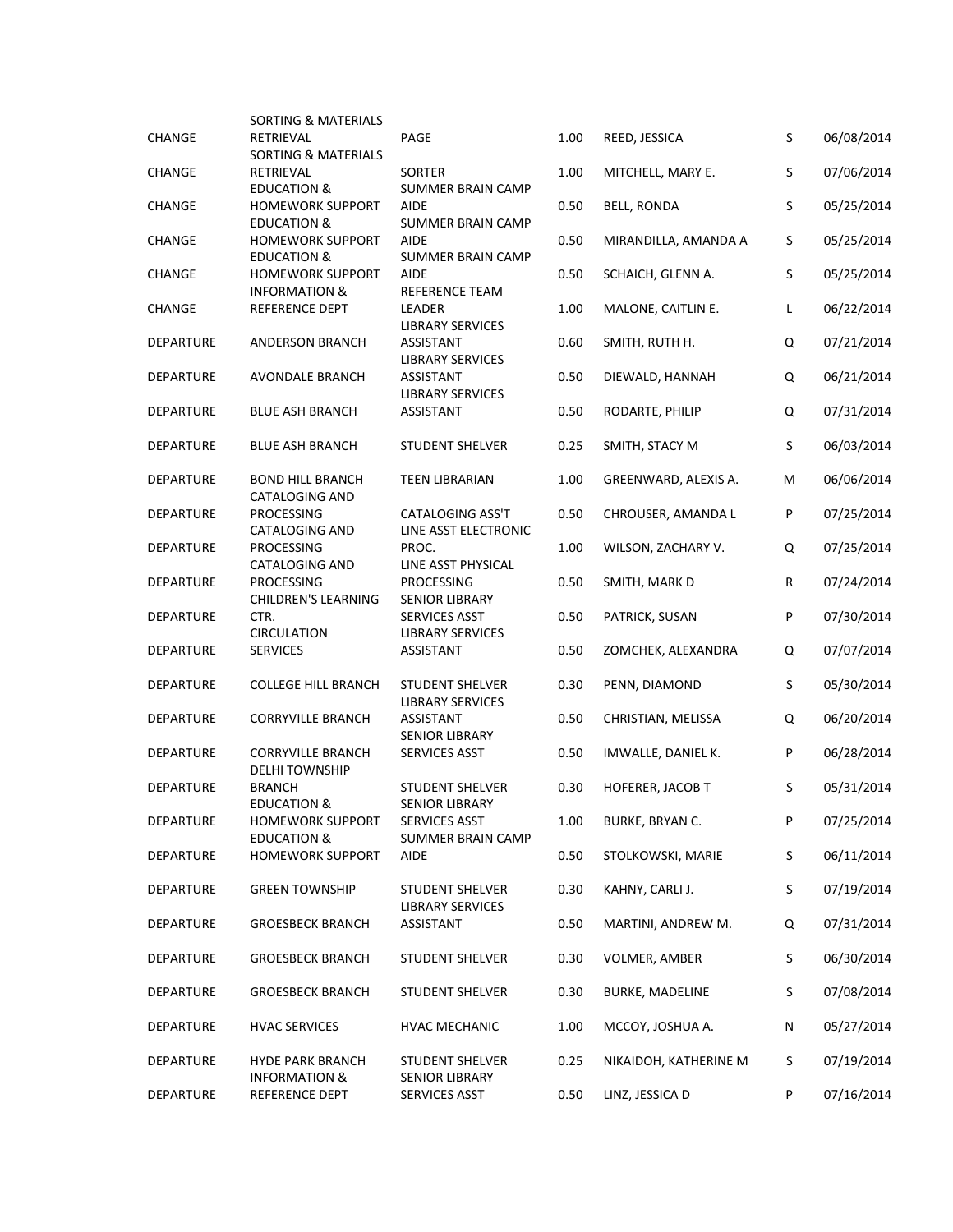|                  | <b>INFORMATION &amp;</b>                        |                                                   |      |                                               |    |            |
|------------------|-------------------------------------------------|---------------------------------------------------|------|-----------------------------------------------|----|------------|
| DEPARTURE        | REFERENCE DEPT                                  | SHELVER                                           | 0.50 | MORRE, WIM                                    | S  | 07/14/2014 |
| <b>DEPARTURE</b> | <b>MADEIRA BRANCH</b><br><b>MONFORT HEIGHTS</b> | <b>STUDENT SHELVER</b><br><b>LIBRARY SERVICES</b> | 0.30 | <b>BRADNER, KEVIN M</b>                       | S  | 07/17/2014 |
| <b>DEPARTURE</b> | <b>BRANCH</b><br><b>NORTH CENTRAL</b>           | <b>ASSISTANT</b><br><b>LIBRARY SERVICES</b>       | 0.50 | SCHNEIDER, LAUREN N                           | Q  | 05/28/2014 |
| <b>DEPARTURE</b> | <b>BRANCH</b><br><b>NORTH CENTRAL</b>           | ASSISTANT<br><b>LIBRARY SERVICES</b>              | 0.50 | WATTS, DEBORAH                                | Q  | 06/30/2014 |
| <b>DEPARTURE</b> | <b>BRANCH</b>                                   | <b>ASSISTANT</b>                                  | 0.60 | KRAHENBUHL, JOSHUA T.                         | Q  | 08/02/2014 |
| <b>DEPARTURE</b> | <b>NORWOOD BRANCH</b>                           | <b>STUDENT SHELVER</b><br><b>SENIOR LIBRARY</b>   | 0.30 | <b>TAYLOR HENSLEY</b>                         | S  | 06/18/2014 |
| <b>DEPARTURE</b> | POPULAR LIBRARY                                 | SERVICES ASST                                     | 1.00 | CAMPBELL, ERIN E                              | P  | 08/01/2014 |
| <b>DEPARTURE</b> | POPULAR LIBRARY                                 | <b>SHELVER</b><br><b>LIBRARY SERVICES</b>         | 0.50 | BAYS, SAMANTHA A.                             | S  | 06/30/2014 |
| <b>DEPARTURE</b> | <b>SHARONVILLE BRANCH</b>                       | ASSISTANT                                         | 0.50 | CALLAHAN, NICHOLAS A                          | Q  | 05/31/2014 |
| <b>DEPARTURE</b> | SHARONVILLE BRANCH                              | <b>STUDENT SHELVER</b>                            | 0.30 | SCHLAACK, HANNA M                             | S  | 06/01/2014 |
| <b>DEPARTURE</b> | SHARONVILLE BRANCH                              | <b>STUDENT SHELVER</b>                            | 0.30 | COULSON, JOHN E.                              | S  | 07/07/2014 |
| <b>DEPARTURE</b> | SHARONVILLE BRANCH<br>SORTING & MATERIALS       | <b>STUDENT SHELVER</b>                            | 0.30 | EAGAN, EMILY L                                | S  | 07/12/2014 |
| <b>DEPARTURE</b> | RETRIEVAL<br><b>SORTING &amp; MATERIALS</b>     | PAGE                                              | 0.50 | NETHERLY, ELLEN                               | S  | 07/11/2014 |
| <b>DEPARTURE</b> | RETRIEVAL                                       | <b>PAGE</b><br><b>LIBRARY SERVICES</b>            | 0.50 | TUSSING, BRIANNA A                            | S  | 07/13/2014 |
| <b>DEPARTURE</b> | ST. BERNARD                                     | ASSISTANT<br><b>SENIOR LIBRARY</b>                | 0.50 | REEVES, CHRISTOPHER M<br>ANDERSON, KOURTNESHA | Q  | 08/01/2014 |
| <b>DEPARTURE</b> | <b>TECHCENTER</b>                               | <b>SERVICES ASST</b><br><b>SENIOR LIBRARY</b>     | 0.50 | <b>KANEE</b>                                  | P  | 06/14/2014 |
| <b>DEPARTURE</b> | <b>TEENSPOT</b><br>CHILDREN'S LEARNING          | <b>SERVICES ASST</b>                              | 0.50 | KELSEY, EVAN M.                               | P  | 07/05/2014 |
| <b>DEPARTURE</b> | CTR.<br><b>DELHI TOWNSHIP</b>                   | <b>SHELVER</b><br><b>SENIOR LIBRARY</b>           | 1.00 | LUDWICK, DORIS M.                             | P  | 07/05/2014 |
| <b>DEPARTURE</b> | <b>BRANCH</b><br><b>DELHI TOWNSHIP</b>          | SERVICES ASST                                     | 1.00 | HALL, RICHARD M                               | P  | 07/31/2014 |
| <b>DEPARTURE</b> | <b>BRANCH</b>                                   | <b>TEEN LIBRARIAN</b>                             | 1.00 | MEYER, BETTY A.                               | м  | 05/31/2014 |
| <b>DEPARTURE</b> | <b>OUTREACH SERVICES</b>                        | REFERENCE LIBRARIAN<br><b>SENIOR LIBRARY</b>      | 1.00 | PETTYS-ROTH, LYNNE S                          | M  | 07/05/2014 |
| <b>DEPARTURE</b> | SHARONVILLE BRANCH                              | SERVICES ASST                                     | 1.00 | RISCO, CAROL L.                               | P  | 06/06/2014 |
| <b>DEPARTURE</b> | WESTWOOD BRANCH                                 | <b>CHILDREN'S LIBRARIAN</b>                       | 1.00 | KAMMER, NANCY                                 | M  | 05/30/2014 |
| <b>DEPARTURE</b> | <b>HVAC SERVICES</b><br><b>MONFORT HEIGHTS</b>  | HVAC MECHANIC                                     | 1.00 | FRAZIER, JEROME                               | N  | 07/09/2014 |
| <b>DEPARTURE</b> | <b>BRANCH</b>                                   | CHILDREN'S LIBRARIAN<br><b>LIBRARY SERVICES</b>   | 1.00 | STEWART, MARSHA G                             | M  | 06/30/2014 |
| <b>PROMOTION</b> | ANDERSON BRANCH                                 | ASSISTANT                                         | 0.50 | SHRADER, COREY, JOSEPH<br>MULFORD-CHINN, ELLA | Q  | 06/22/2014 |
| <b>PROMOTION</b> | AVONDALE BRANCH                                 | <b>BRANCH MANAGER</b><br><b>LIBRARY SERVICES</b>  | 1.00 | M.                                            | L. | 07/20/2014 |
| PROMOTION        | <b>CORRYVILLE BRANCH</b>                        | ASSISTANT<br><b>SENIOR LIBRARY</b>                | 0.50 | JONES, ELIZABETH A                            | Q  | 07/06/2014 |
| PROMOTION        | <b>CORRYVILLE BRANCH</b>                        | SERVICES ASST                                     | 0.50 | JACOBS, ALLISON                               | P  | 07/06/2014 |